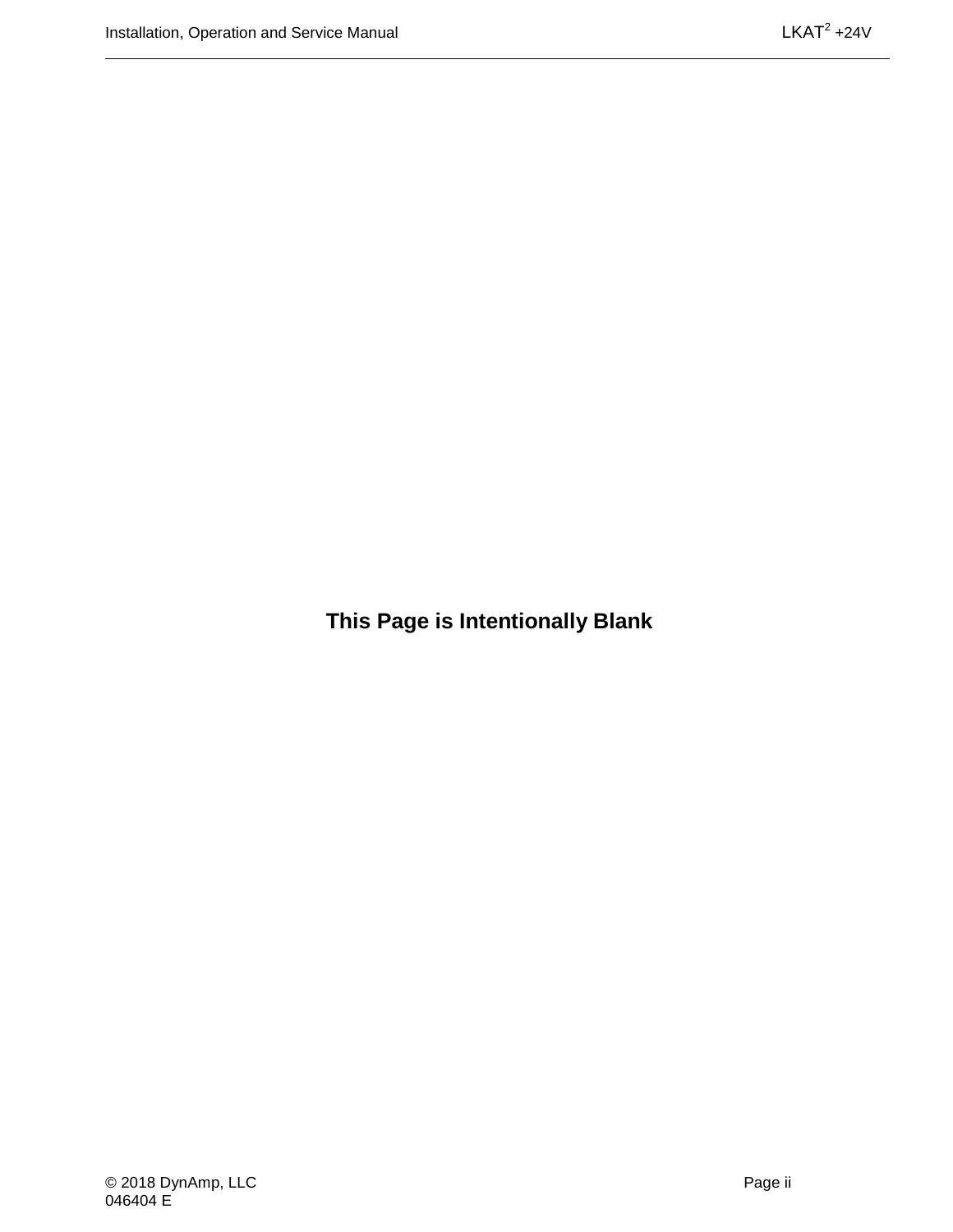## <span id="page-2-0"></span>**DynAmp, LLC WARRANTY**

Items and components manufactured by DynAmp, LLC for permanent installation are warranted to be free from defects in material and workmanship for a period of two (2) years from the date of shipment.

Items and components manufactured by DynAmp, LLC for portable and temporary use in more than one location are warranted to be free from defects in material and workmanship for a period of eighteen (18) months from the date of shipment.

Items and components not manufactured and resold by DynAmp, LLC are warranted by their manufacturer.

Warranty repair shall be, at DynAmp's option, in the form of repair or replacement of the defective items or components. Concerning warranty repairs, DynAmp, LLC will be responsible for DynAmp provided time, material and transportation costs (shipping or travel). Actual method of warranty repair / correction will be determined by DynAmp, LLC at DynAmp's sole option. Such warranty repair shall constitute a fulfillment of all DynAmp, LLC liabilities in respect to said items and components. In no event shall DynAmp, LLC be liable for consequential damages.

Information in this document is subject to change without notice.

© 2014, 2016, 2017, 2018 DynAmp, LLC. All rights reserved.

Reproduction in any manner whatsoever for purposes other than installation, operation, or service by the purchaser or end user without the written permission of DynAmp, LLC is strictly forbidden.

This manual is part of the complete set of product documentation that includes installation, operation, and service instructions, drawings and test results. Users should evaluate the information in the context of the complete set of product documentation and their particular applications. DynAmp, LLC assumes no liability for any incidental, indirect, or consequential damages arising from the use of this documentation.

While all information presented is believed to be reliable and in accordance with accepted engineering practices, DynAmp, LLC makes no warranties as to the completeness of the information.

All trademarks used in association with  $LKAT<sup>2</sup>$  are trademarks of DynAmp, LLC.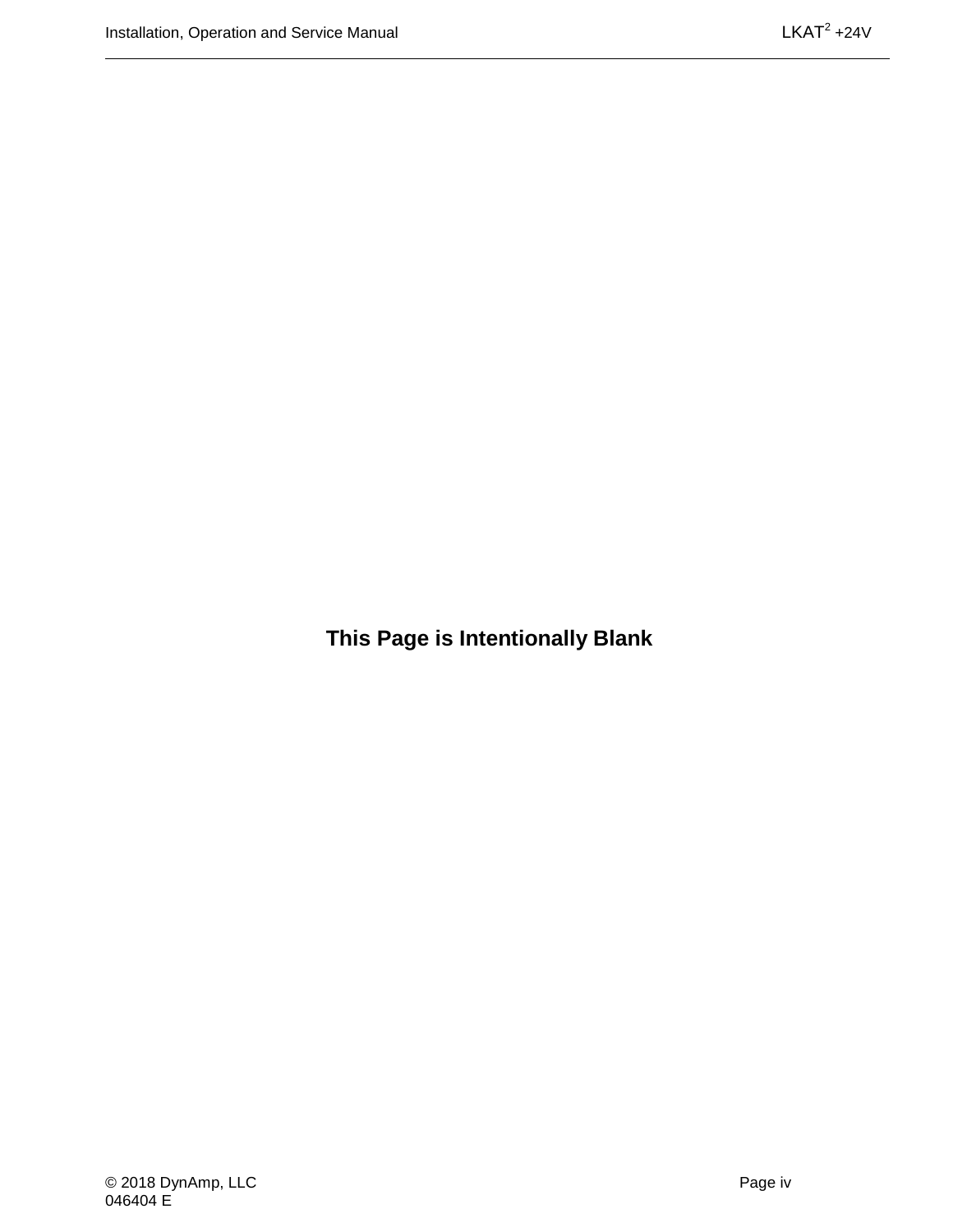## <span id="page-4-0"></span>**Hazard Warning!**



**GENERAL**

All installation, maintenance and service must be performed by qualified technicians who are familiar with the warnings and instructions of this manual.

Use of the equipment in a manner not specified by the manufacturer can impair the protection provided within.

The enclosure cover must remain closed at all times during operation to ensure safety of personnel. The cover may be opened using a screwdriver; however, only authorized personnel or technicians should be allowed to open and service the unit.

DynAmp, LLC does not assume liability for the customer's failure to comply with the rules and requirements provided in this manual.



**HAZARDOUS VOLTAGE**



To avoid the risk of electrical shock or fire, the safety instructions and guidelines in this manual must be followed. The electrical specifications must not be exceeded and the unit must be installed according to directions provided.



**INSTALLATION**

**Symbol Identification:**

This equipment is intended for indoor or outdoor use. It should be mounted in a well-ventilated area, away from high heat, dust, and corrosive atmosphere. The ambient temperature must not exceed specified limits.

For mounting considerations that fall outside the recommended specifications provided in this manual, the factory should be contacted for approval.

This unit is rated for installation category II and pollution degree 2.

General definitions of safety symbols used on equipment and manual.



Caution/Warning: Refer to accompanying documents for instructions.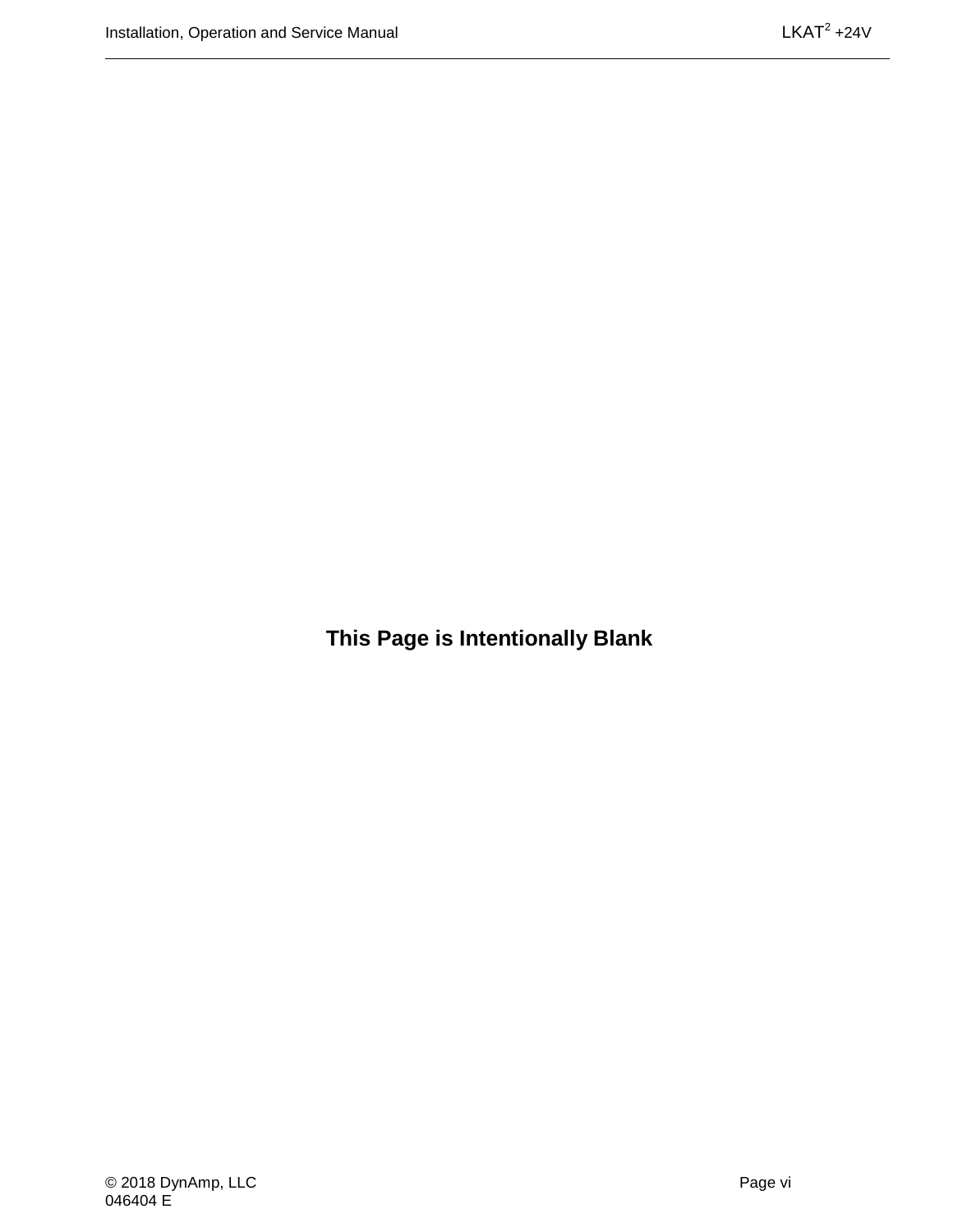## <span id="page-6-0"></span>**SAFETY**

The Measuring Head is designed to be installed on high voltage bus bars. All interconnection cables must be safely routed away from bus bars and high voltages. Do not allow any interconnection cable to contact bus bars or high voltages.

Ignoring the installation precautions and warnings can result in severe personal injury or equipment damage. The following are general guidelines to be followed during installation, operation and service of the Metering Unit and Measuring Head.

- All installation, maintenance and service must be performed by qualified technicians who are familiar with the warnings and instructions of this manual.
- Always follow all local and plant safety procedures.
- The enclosure cover must remain closed at all times during operation to ensure safety of personnel. Only authorized personnel or technicians should be allowed to open and service the unit.
- Units are not intrinsically safe. Do not place in explosive atmospheres.
- Service must be performed by qualified technicians only. If use of an oscilloscope becomes necessary during servicing, the scope must be floating and ungrounded or differential probe(s) must be used. The Metering Unit is isolated from the mains via the power transformers. If a grounded scope is used, a hazardous condition is created since current will flow through the probe to ground.
- Use of the equipment in a manner not specified by the manufacturer can impair the protection provided within.
- If a binding screw is used for the mains earth connection, the binding screw must be size M4 (No. 6) or larger.

DynAmp, LLC does not assume liability for the customer's failure to comply with the rules and requirements provided in this manual.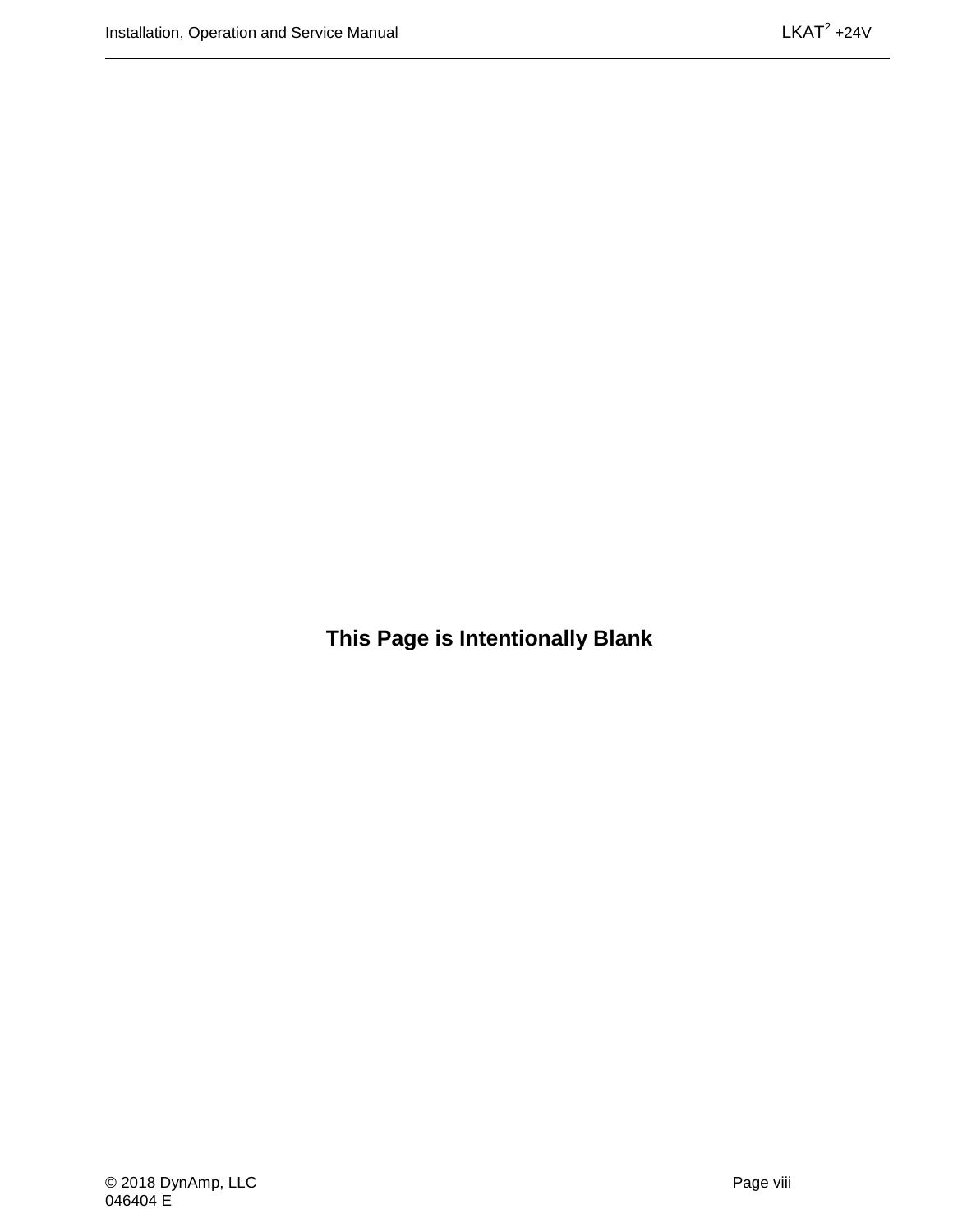## <span id="page-8-0"></span>**DynAmp, LLC Customer Support & Service Assistance**

For further assistance, contact DynAmp Customer Support at:

Americas:

Telephone: +1 614.871.6900 Fax: +1 614.871.6910 8:00 AM to 5:00 PM USA Eastern Time From first Sunday in November to second Sunday in March – 13:00 GMT to 22:00 GMT From second Sunday in March to first Sunday in November – 12:00 GMT to 21:00 GMT

After Hours Critical Service Emergency:

Telephone: +1 614.871.6906 5:00 PM to 8:00 AM USA Eastern Time From first Sunday in November to second Sunday in March – 22:00 GMT to 13:00 GMT From second Sunday in March to first Sunday in November – 21:00 GMT to 12:00 GMT

Central e-mail:

[help@dynamp.com](mailto:help@dynamp.com)

DynAmp web: [www.dynamp.com](http://www.dynamp.com/)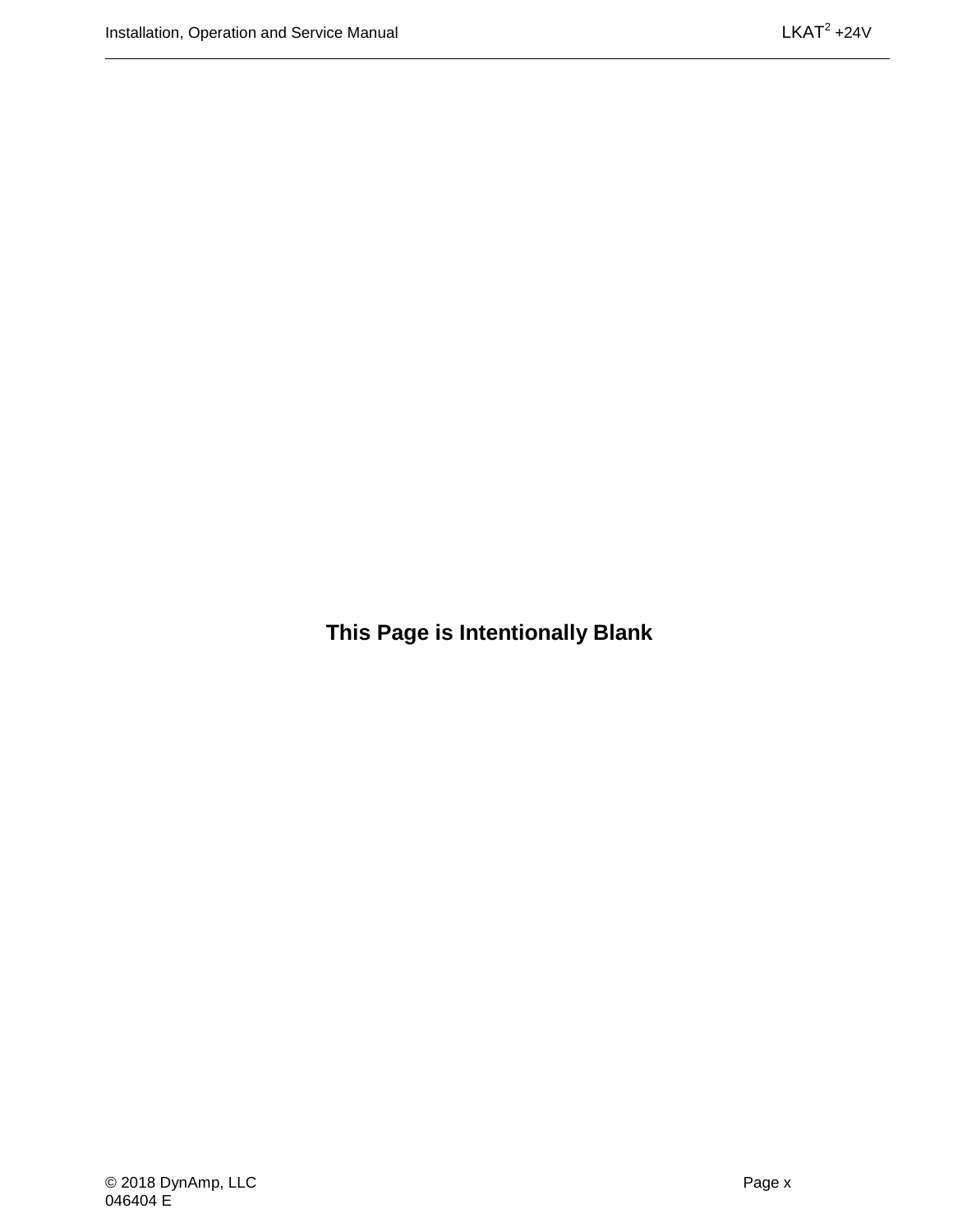## <span id="page-10-0"></span>**MANUAL REVISIONS**

| Page                             | Change         | <b>Reason For Revision</b>                                                                      | Date  |
|----------------------------------|----------------|-------------------------------------------------------------------------------------------------|-------|
| all                              | <b>Rev NEW</b> |                                                                                                 | 06/14 |
| all                              | A              | CAR 10190 - Refine manual                                                                       | 08/14 |
| 17,18                            | в              | ECR 2029 – Detail added to Form 1 & 2 showing pin<br>numbers                                    | 09/16 |
| vi, v, 9,10,<br>14, 29,<br>30,31 | С              | ECO 3337 - Delete fuse references, input power voltage,<br>Meter Unit item number, drawing list | 01/17 |
|                                  |                | ECR 2177 – Update drawing 75A109415 Rev A to B                                                  | 10/17 |
| 5, 27,<br>31                     | D              | ECO #3346 - Update MUT description, Non-Failsafe and<br>drawings                                | 07/18 |
| 25, 31                           | E              | ECR #2225 – Regroup terms of equation 5.2 for<br>clarification, remove drawing 75A109415B       | 09/18 |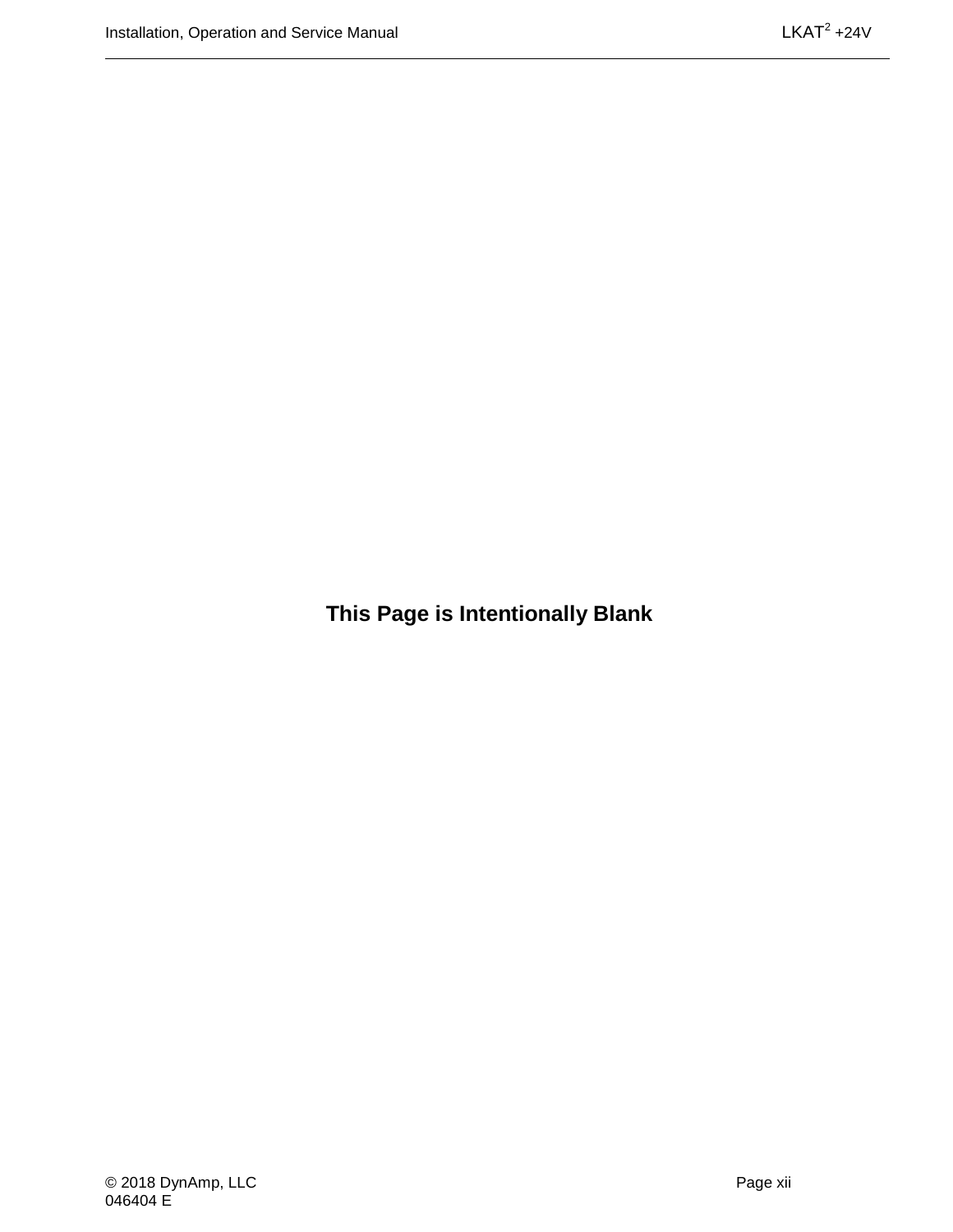## <span id="page-12-0"></span>**TABLE OF CONTENTS**

| Paragraph Title                                                                     | Page |
|-------------------------------------------------------------------------------------|------|
|                                                                                     |      |
|                                                                                     |      |
|                                                                                     |      |
| DynAmp, LLC Customer Support & Service Assistance ______________________________ ix |      |
|                                                                                     |      |
|                                                                                     |      |
|                                                                                     |      |
|                                                                                     |      |
|                                                                                     |      |
|                                                                                     |      |
|                                                                                     |      |
|                                                                                     |      |
| 2.5                                                                                 |      |
|                                                                                     |      |
|                                                                                     |      |
|                                                                                     |      |
|                                                                                     |      |
|                                                                                     |      |
|                                                                                     |      |
| 4.5                                                                                 |      |
| 4.6                                                                                 |      |
|                                                                                     |      |
| 5.1                                                                                 |      |
| 5.2                                                                                 |      |
|                                                                                     |      |
|                                                                                     |      |
|                                                                                     |      |
| 5.6 TROUBLESHOOTING AN ACCURACY DIAGNOSTICS FAULT INDICATION 21                     |      |
|                                                                                     |      |
|                                                                                     |      |
|                                                                                     |      |
|                                                                                     |      |
|                                                                                     |      |
|                                                                                     | 29   |
|                                                                                     |      |
|                                                                                     |      |
|                                                                                     |      |
|                                                                                     | 31   |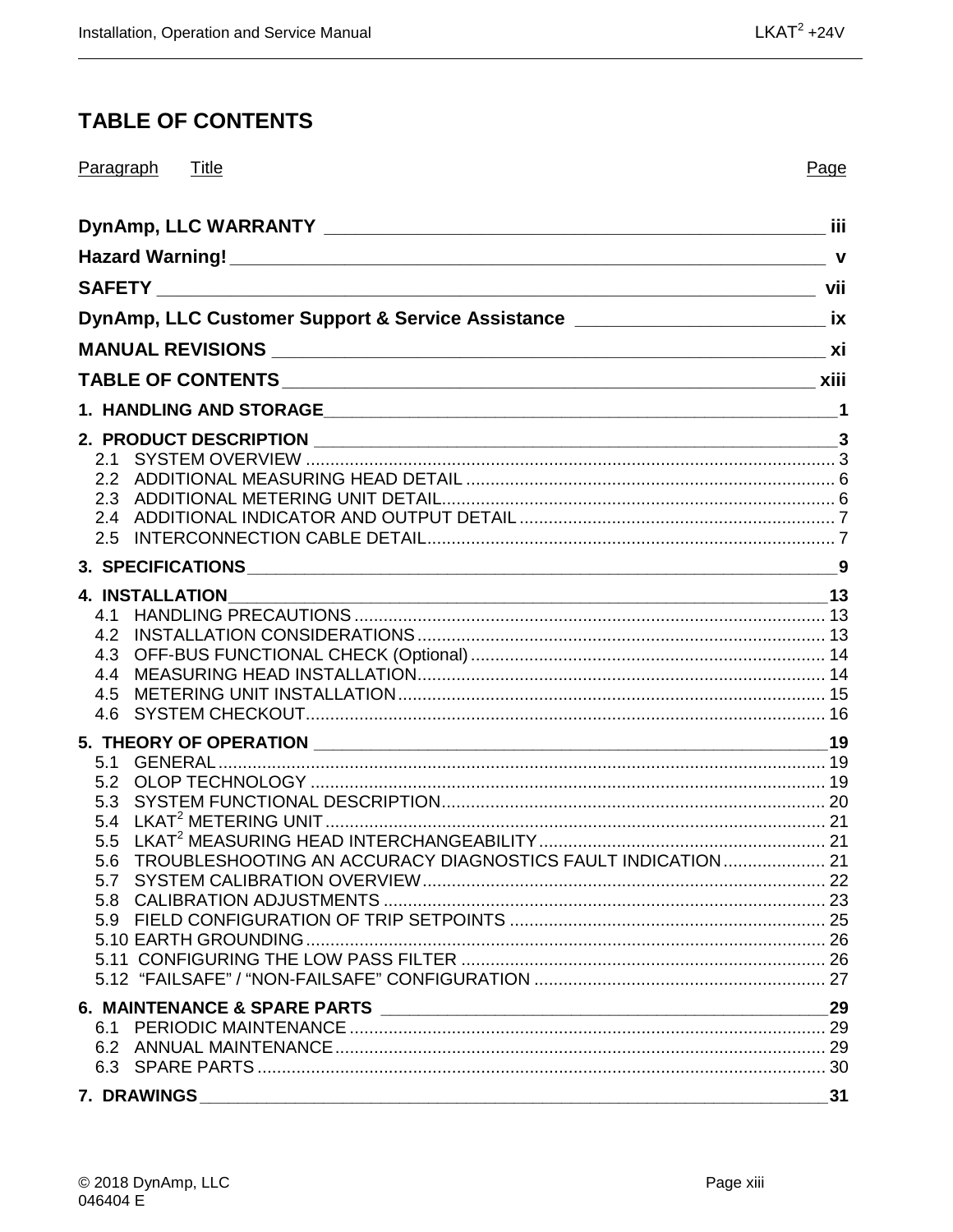#### **FIGURES, FORMS & TABLES**

| Form 2 LKAT <sup>2</sup> Diagnostic Measurements Form - Energized Primary Bus 18 |  |
|----------------------------------------------------------------------------------|--|
|                                                                                  |  |
|                                                                                  |  |
|                                                                                  |  |
|                                                                                  |  |
|                                                                                  |  |
|                                                                                  |  |
|                                                                                  |  |
|                                                                                  |  |
|                                                                                  |  |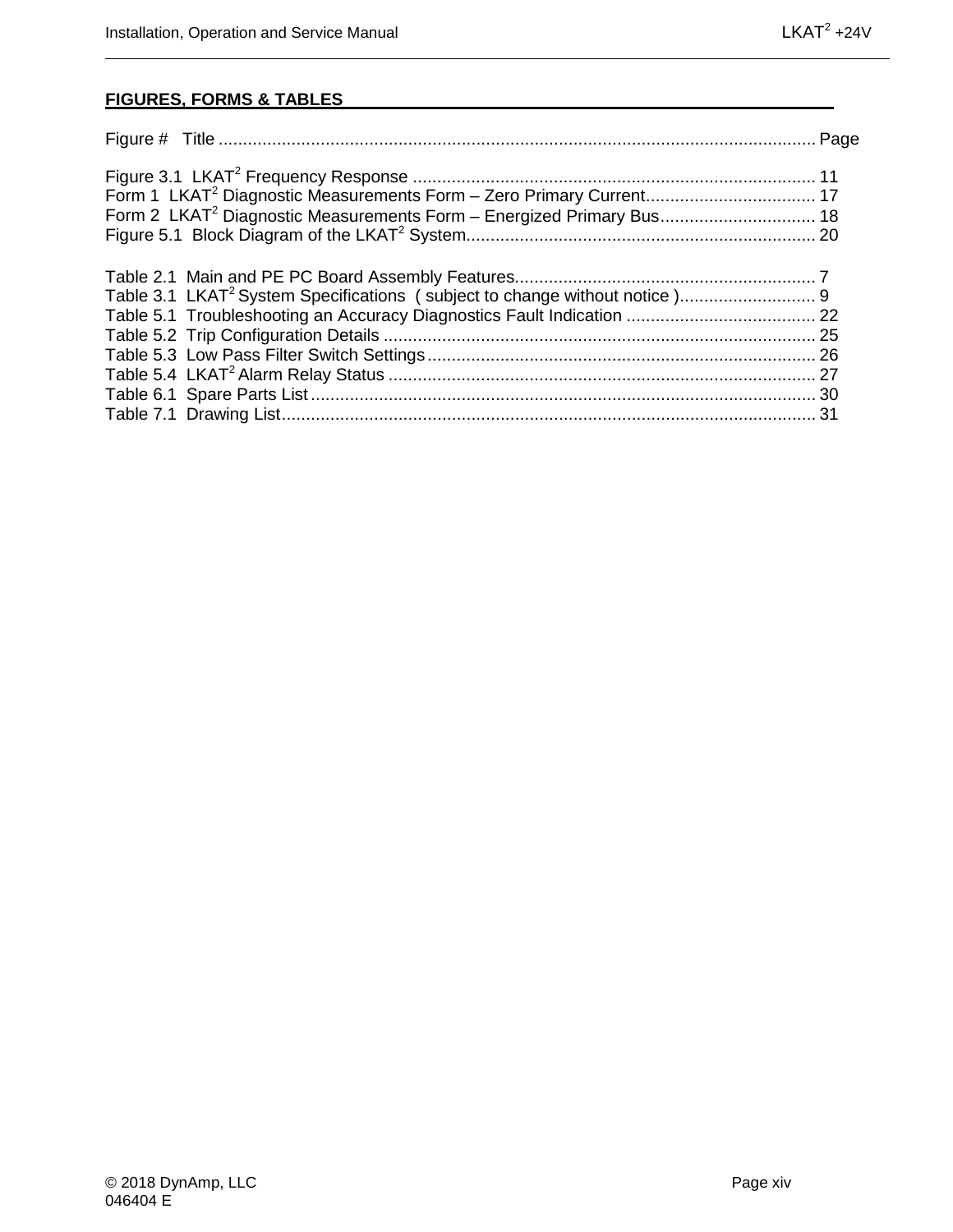## <span id="page-14-0"></span>**1. HANDLING AND STORAGE**

DynAmp products are engineered and manufactured for use in industrial environments. However, they contain sensitive electronic and mechanical components which may be damaged and fail if not handled and stored properly. All products must be handled and stored with the same care as any precision measurement instrument. Severe bumps or jolts may damage internal parts and cause malfunction or premature failure. DynAmp products are designed and assembled with conformal coating, shock mounting, and environmental seals, when appropriate or when specified. However, this protection requires that the product must be properly installed and operational before the protection is fully functional. Therefore, adequate protection from humidity, shock, and temperature must be provided during handling and storage prior to installation.

The handling and storage of equipment must be sufficient to meet the storage temperature and humidity specifications of the product and to prevent any condensation or contact with water or any other liquid. The storage location and container or crate must provide adequate protection from precipitation (rain, snow, ice) and direct water contact. Adequate shelter must be provided to prevent the accumulation of precipitation (rain, snow, ice) and water which can lead to the deterioration or failure of shipping containers or crates and cause water ingress. Storage in coastal or industrial areas subject to salt-laden or corrosive air or areas of winddriven sand or other abrasive dust must be adequate to prevent the deterioration or failure of shipping containers or crates and cause ingress. Frequent inspection of storage areas and storage containers or crates is required to ensure proper storage conditions are being maintained.

If the shipping container or crate is opened and/or the equipment is removed for inspection prior to installation, the equipment must be repackaged in the original undamaged container or crate in the same manner as it was shipped to prevent environmental damage or placed in a storage location that meets the required environmental and storage conditions. General product storage temperature and humidity requirements:

| Storage Temperature: | -40 $^{\circ}$ C to 70 $^{\circ}$ C |
|----------------------|-------------------------------------|
|                      | -40°F to 158°F                      |
| Storage Humidity:    | Maximum 85%, non-condensing         |

DynAmp, LLC does not assume liability for the customer's failure to comply with handling and storage requirements.

For further assistance, contact DynAmp customer support.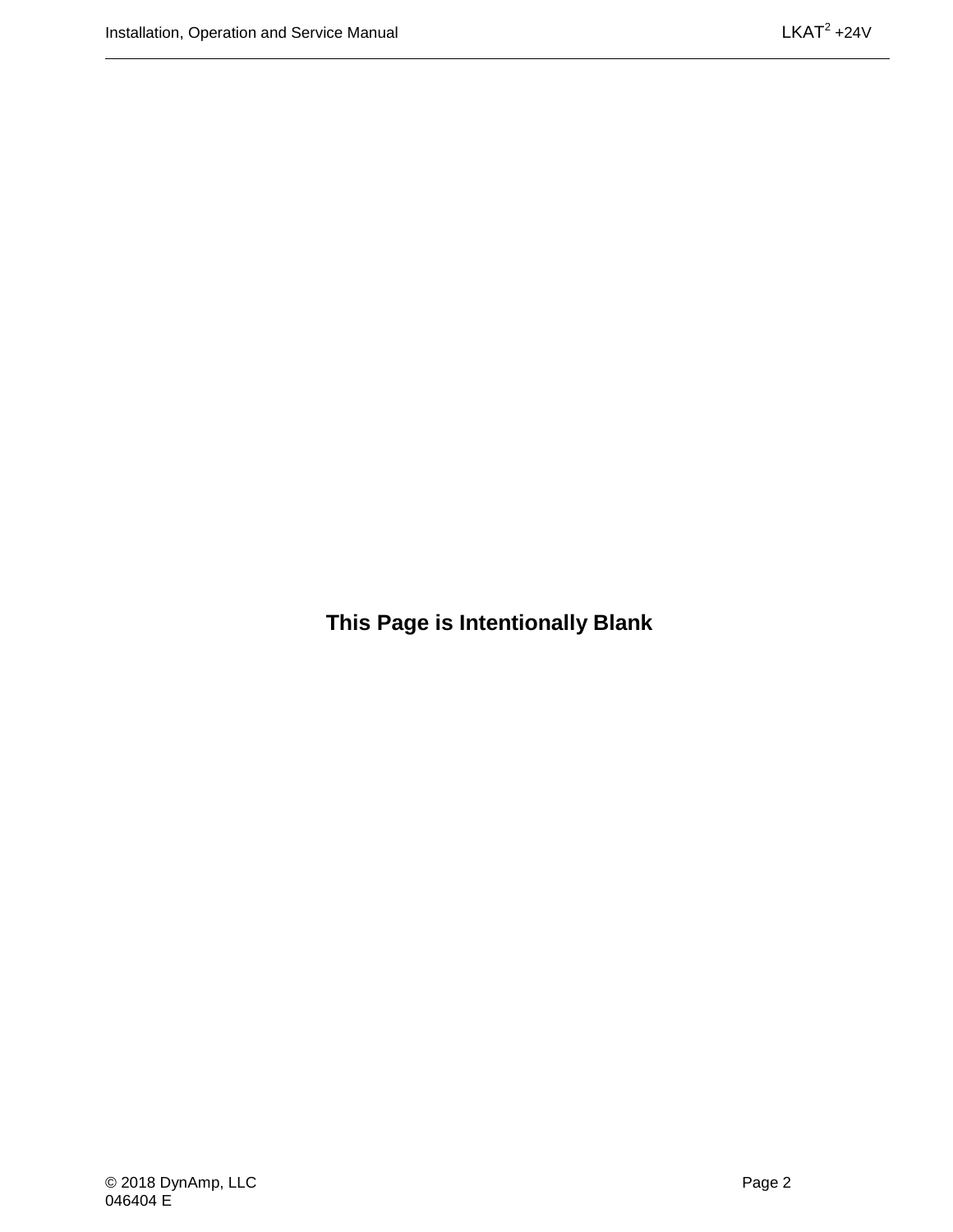## <span id="page-16-0"></span>**2. PRODUCT DESCRIPTION**

## <span id="page-16-1"></span>**2.1 SYSTEM OVERVIEW**

The LKAT**<sup>2</sup>** combines accurate high current measurement with reverse and overcurrent protection in a single rugged and cost effective system.

The next generation of DynAmp's well proven OLOPTM technology, LKAT**<sup>2</sup>** offers a new level of accuracy and stability to accurately and reliably measure uni- and bi-directional DC as well as AC bus currents.

The LKAT**<sup>2</sup>** is particularly well suited to measure power rectifier outputs for control and protection purposes in electro-chemical processes such aluminum, chlorine, copper, manganese, titanium, zinc, electroplating, etc.





**LKAT2 Measuring Head**

#### **KEY STANDARD FEATURES**

True bi-directional performance. Ideal for difficult magnetic applications. No head position or bus analysis needed.

Extremely compact with excellent environmental specifications for installation flexibility, inside or outside.

Multiple, standard switch selectable measurement output signals including mA, mV and V. Standard Accuracy Diagnostics "AD" continuously monitors system performance providing both local LED and relay contact output. Optional LKAT**<sup>2</sup>** Protection Extensions, (PE), provides additional functionality for protecting high current rectifiers.

Standard Alarm provides reverse or over-current protection via an LED viewable at the metering electronics and a dry contact relay output.

The LKAT<sup>2</sup> Metering Unit consists of a  $+24V$  power supply and Main pc board mounted together on a steel U-chassis. Input, output, and power connections are made via pc board edge connector plugs.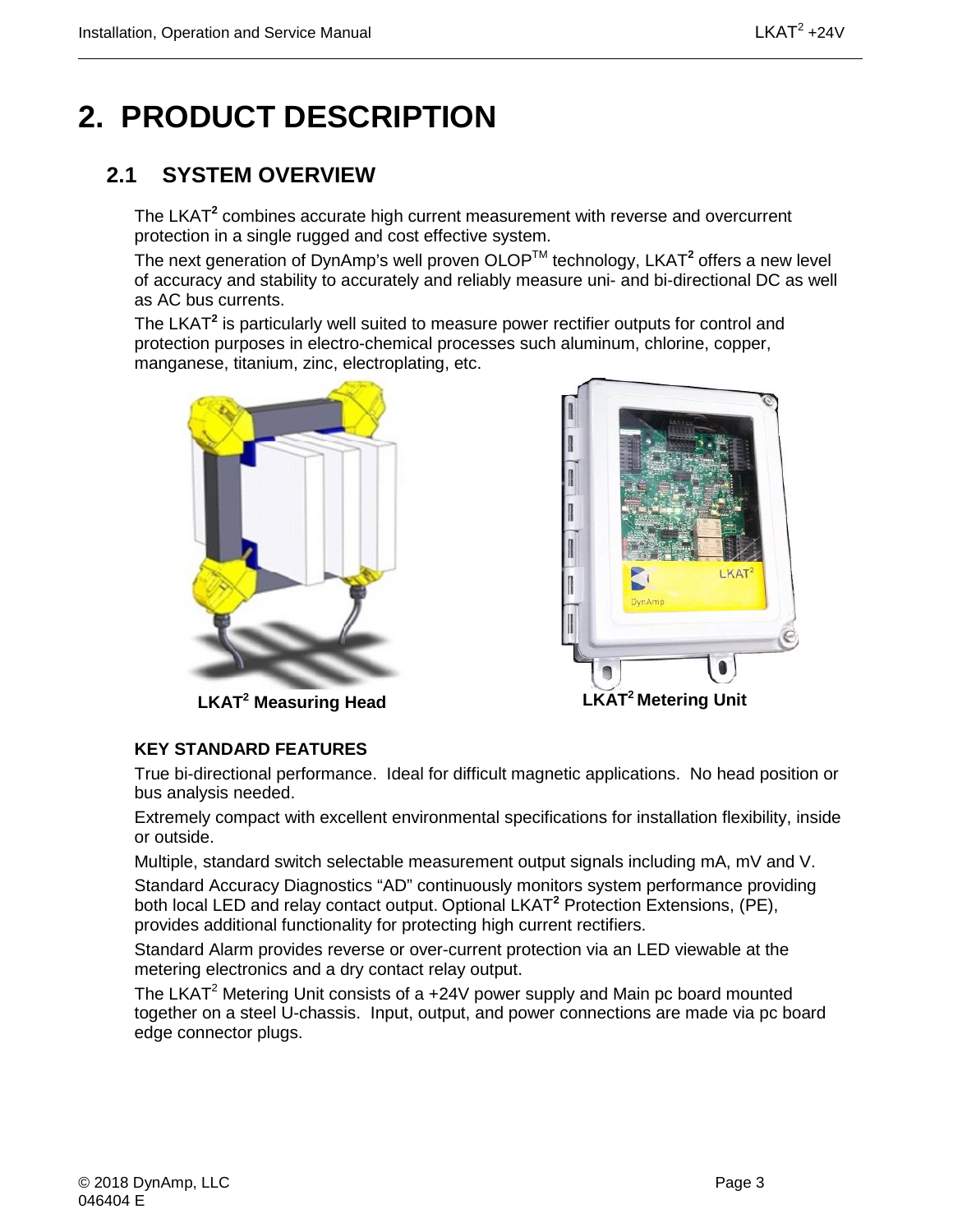Each standard LKAT**<sup>2</sup>** is delivered with the following

- A new, ruggedized two-piece Measuring Head with integrated mounting hardware and bus bar corner (fiberglass angles). Each head half has its own cable for connection to the metering electronics.
- Very compact Metering Electronics with one analog measurement output, one Accuracy Diagnostics system status output and one configurable Alarm output for overcurrent or reverse current protection.
- System output cable
- Power input cable
- Comprehensive User's Manual
- Factory calibration data and graphs
- 2-year warranty for permanent installed systems
- Packaging suitable for air /ground transport

#### **AVAILABLE OPTIONS**

#### • **Protection Extensions ( PE )**

The PE option adds additional functionality for protecting high current rectifiers. This option is either factory configured with a new system or can be added to  $LKAT<sup>2</sup>$  Systems already in the field. If added in the field, some field configuration may be required.

Second Freely Scalable Analog Output :

This second analog output is independently scaled and fully isolated from the standard LKAT**<sup>2</sup>** measurement output. In typical applications, it is scaled to provide accurate measurement above the standard rectifier operating range for advanced protection purposes. For example, the primary LKAT**<sup>2</sup>** output may be scaled to 50kA to provide the highest degree of accuracy and resolution for normal rectifier control. The second PE output may be scaled to 75kA to provide the information to intelligently manage overcurrent situations. Using this signal, the rectifier control system could integrate overcurrent operation to allow 5 minutes at 110%, 1 minute at 120%, 10 sec at 140%.

Two Additional Protection Relays :

These relays bring total number of configurable relays to three. Each can be configured to provide reverse or various degrees of overcurrent protection. Like the standard alarm, these two additional PE alarms come with their own, independent local LED indication and relay outputs.

#### • **Digital current display ( 3 1/2 digit )**

This option is mounted behind the clear front door of the metering electronics enclosure to display either DC or RMS AC bus current locally. Please note that this option reduces the maximum metering electronics ambient temperature to 50ºC. This option can also be added to LKAT<sup>2</sup> Systems already in the field.

#### • **Custom Cable Lengths**

Custom Measuring Head cable lengths can be provided but only at time of order. Note that Measuring Head cable lengths cannot be changed after order or in the field because one end is terminated inside the Measuring Head and the other end is terminated inside a fixed connector.

Custom Signal and Mains cable lengths can be provided. Note that standard Signal and Mains cables can be shortened or replaced with longer cables in the field.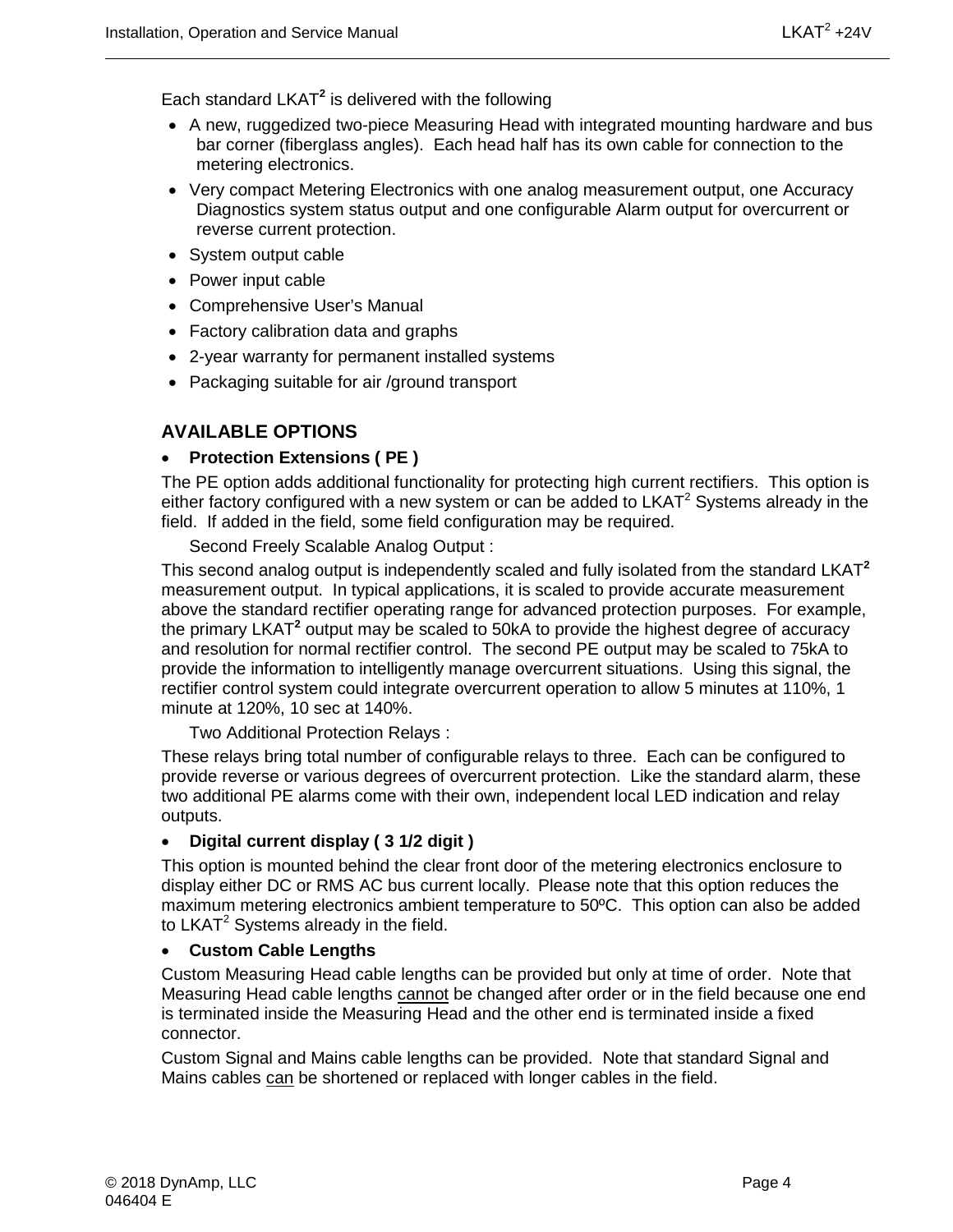.

#### **AVAILABLE ACCESSORIES**

#### • **Summing / Totalizing multiple LKAT systems**

A dedicated external module is available for totalizing/ summing LKAT measurement signals. This is typically used to provide a true 'total' current signal when multiple rectifiers ( with individual LKAT systems ) are connected in parallel to provide a higher total current.

#### • **LKAT Metering Unit Tester ( LKAT MUT )**

The LKAT MUT is a portable tester used to verify the functionality of Metering Units for all versions of the LKAT family of products.

Adapters included with the LKAT MUT allow the tester to be connected directly and check any LKAT Metering Unit electronics.

The functions and parameters checked by the LKAT MUT include:

- Input / output sensitivity
- Trip point scaling
- Trip relay contacts
- Integrity of input / output harnesses and interconnections on Metering Unit

The tools / documentation required to use the LKAT Metering Unit Tester include :

- 4-1/2 digit DMM with 0.05% basic DC accuracy ( user provided )
- DMM Test probes ( user provided )
- Banana to banana cables ( 1black / 1 red )
- **LKAT MUT Product Manual**

More information on the LKAT MUT can be found at [www.dynamp.com](http://www.dynamp.com/) or by contacting DynAmp.

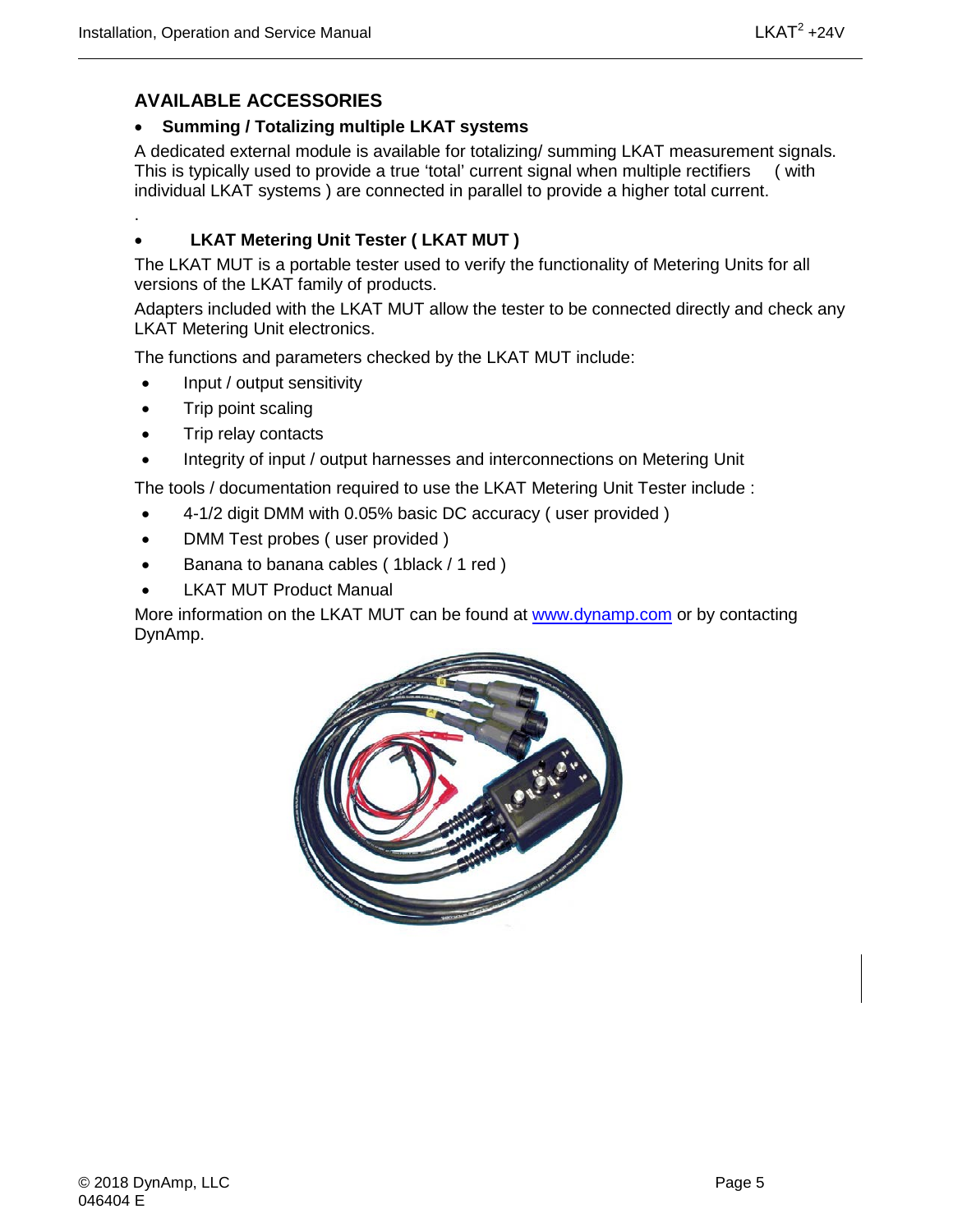#### • **Extended Warranty**

For permanently installed systems, the standard 2-year warranty can be extended in 2-year increments. This must be ordered less than 6 months after the original LKAT system is shipped.

### <span id="page-19-0"></span>**2.2 ADDITIONAL MEASURING HEAD DETAIL**

LKAT<sup>2</sup> Measuring Heads contain an arrangement of Hall Effect sensor ICs and signal conditioning electronics. The tubular enclosure is constructed of flame retardant plastic with an internal aluminum frame. Insulation from the bus is provided by the homogeneous (sealed) construction of the head. In the event that the head enclosure components become cracked, the bonding fails, or the weather-tight seal is broken in any way, a replacement head must be substituted. The Measuring Head is not designed to be repaired.

 $LKAT<sup>2</sup>$  Measuring Heads are mounted on the bus bar using fiberglass angles positioned on the corners of the bus bar and stainless steel bus bar mounting screws threaded into the Measuring Head structure. Mounting hardware is supplied with each system. These screws are adjusted to bus dimensions specified with each order. When properly installed, the mounting hardware maintains the position of the Measuring Head in the event of temperature fluctuation and / or bus vibration.

An interconnection cable assembly is integral to each half of the Measuring Head. Measuring Heads with extra-long interconnection cables are also available - consult the factory for details. Standard Measuring Head cable assemblies are terminated with keyed connectors to ensure correct hookup. The interconnection cables from the Measuring Head are identified as "A" and "B". Connecting head cable "A" to Metering Unit "B" will not result in damage to the head or electronics, but may degrade the calibration accuracy of the system.

## <span id="page-19-1"></span>**2.3 ADDITIONAL METERING UNIT DETAIL**

The Metering Unit electronics are housed in an environmentally rugged enclosure. The enclosure cover must remain closed during normal operation.

The outside of the Metering Unit enclosure includes four receptacles for external connection to the Measuring Head, the Metering Unit measurement signal(s) and relay outputs, and the input of mains power. When properly mated with the associated cable assembly, these connections are also environmentally protected.

Internally, all LKAT<sup>2</sup> Metering Units include both a Power Supply pc board and a Main pc board. These 2 PC boards are mounted to a steel chassis which is then mounted on a steel panel housed in the enclosure. The Metering Unit enclosure door has a window made of clear polycarbonate. This allows the user to view various LED (or LCD) status indicators while the door is closed. For more information, refer to the "Theory of Operation" section of this manual.

There are two optional pc board assemblies that may be added onto the Main pc board in the LKAT<sup>2</sup> Metering Unit:

- The Protection Extensions ( PE ) pc board assembly
- The Display pc board assembly.

One or both of these pc board assemblies may be added to an LKAT<sup>2</sup> Metering Unit in the field. It is not mandatory that they be factory installed and/or calibrated. The optional pc board assemblies may be calibrated on site, using the LKAT<sup>2</sup> Main Output as the reference measurement.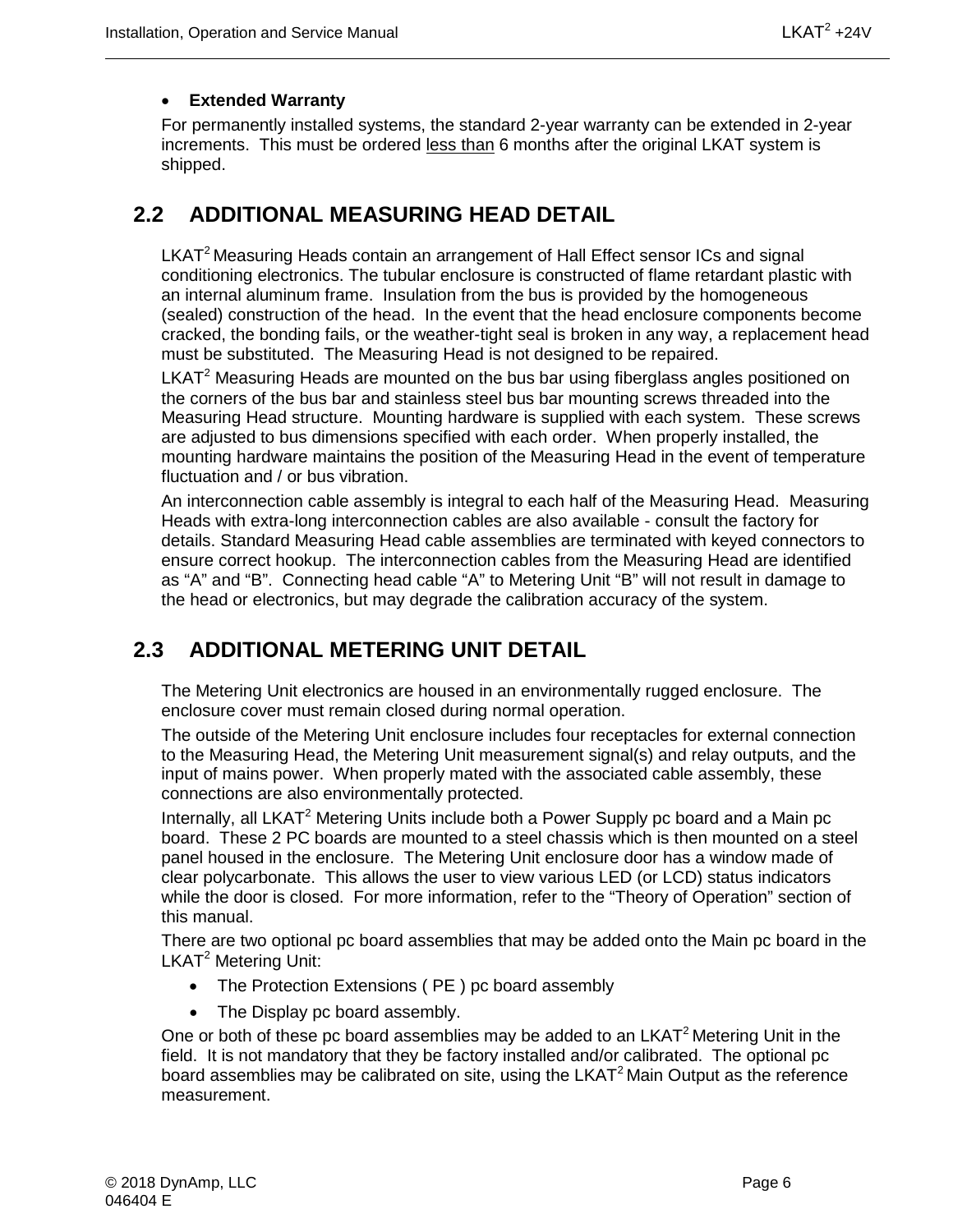## <span id="page-20-0"></span>**2.4 ADDITIONAL INDICATOR AND OUTPUT DETAIL**

As noted on the specifications page, The LKAT<sup>2</sup> System Metering Unit includes several visual indicators. These include:

- Accuracy Diagnostics (operational status) LEDs: green = OK, red = system problem (see Section - "Theory of Operation").
- Over / Reverse Current Trip status LEDs: green = measured current does not exceed the setpoint, red = measured current exceeds the setpoint.
- (Optional) Illuminated LCD digital display of measured current.

Available via the Metering Unit output cable:

- Isolated signal output proportional to bus current being measured. This output may be configured for various zero and full-scale values.
- Normally open and normally closed relay contacts indicate (AD) Accuracy Diagnostics operational status (same as green and red LEDs).
- Normally open and normally closed relay contacts indicate over / reverse current trip status (same as green and red LEDs). For failsafe operation, the relay coil is energized in the normal condition (no over / reverse trip).

The table below lists the features associated with the Main and PE pc board assemblies.

<span id="page-20-2"></span>

|                                                            | Main PC Board | with PE PC Board |  |  |  |  |
|------------------------------------------------------------|---------------|------------------|--|--|--|--|
|                                                            | Assembly      | Assembly         |  |  |  |  |
| <b>Isolated Output</b>                                     |               | +1 for 2 total   |  |  |  |  |
| <b>Operational Status LEDs &amp; Relay Contacts</b>        |               | $+0$ for 1 total |  |  |  |  |
| Overcurrent / Reverse Trip Status LEDs & Relay<br>Contacts |               | $+2$ for 3 total |  |  |  |  |

**Table 2.1 Main and PE PC Board Assembly Features**

Checking field calibration of LKAT<sup>2</sup> Systems requires use of a reference current transducer with calibration accuracy of 0.1% full-scale or better. Contact DynAmp, LLC for calibration of the LKAT<sup>2</sup> System. Refer to "Maintenance and Spare Parts" section for more information.

## <span id="page-20-1"></span>**2.5 INTERCONNECTION CABLE DETAIL**

The LKAT<sup>2</sup> System is supplied with two cable assemblies in addition to those connected to the Measuring Head.

**The power input cable assembly**. A keyed circular connector terminates one end for connection to the Metering Electronics. The other end is unterminated for connection to the power source by the user during installation.

**The system output cable assembly**. A keyed circular connector terminates one end for connection to the Metering Electronics. The other end is unterminated for connection to the power source by the user during installation. The system output cable is a 17-conductor type. However, only 8 of the 17 conductors are used when the optional PE pc board assembly is NOT installed. The unused conductors may be trimmed flush to cable jacket. The user connects this cable from the Metering Unit to the appropriate inputs during installation.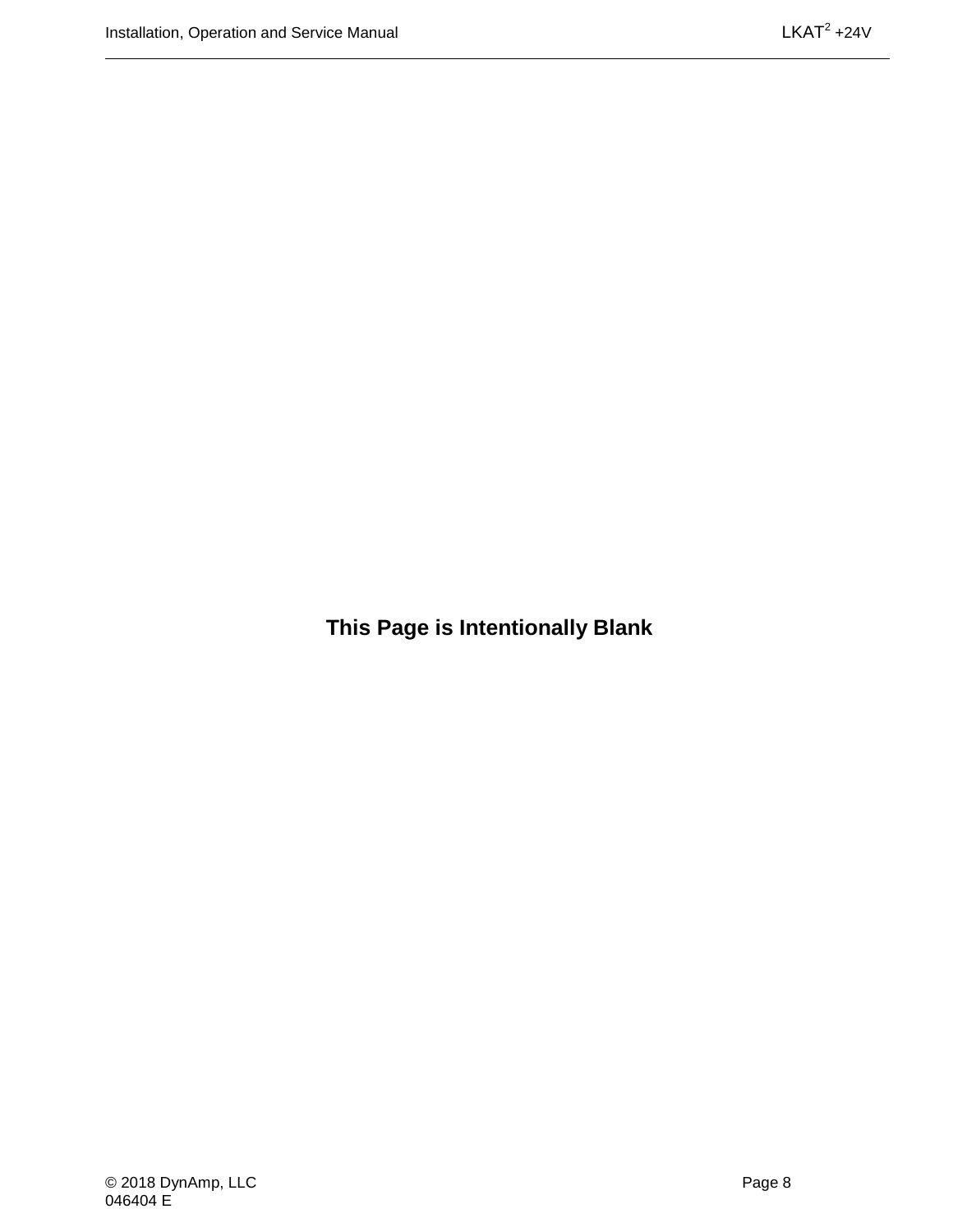## <span id="page-22-0"></span>**3. SPECIFICATIONS**

<span id="page-22-1"></span>

| Table 3.1<br>LKAT <sup>2</sup> System Specifications (subject to change without notice)                                                                              |                                                                                                                                                               |  |  |
|----------------------------------------------------------------------------------------------------------------------------------------------------------------------|---------------------------------------------------------------------------------------------------------------------------------------------------------------|--|--|
| <b>MAIN ANALOG SIGNAL OUTPUT</b>                                                                                                                                     |                                                                                                                                                               |  |  |
| Main Output Full-Scale Measuring Range                                                                                                                               | ±5kA to ±150kA (Contact factory for full-scale<br>measuring ranges > 100kA)                                                                                   |  |  |
| Signal Output Type (configurable)<br>mA output max. burden: 10V<br>mA output max. loop/load resistance : $500\Omega$<br>V output min. load resistance : $100k\Omega$ | Zero kA<br>± Full-scale kA<br>$±20mA$ max.<br>0mA<br>$+20$ & $-12mA$<br>4mA<br>0V<br>±1V<br>0.2V<br>$-0.6V$ to $+1V$<br>0V<br>±10V<br>2V<br>$-6V$ to $+10V$   |  |  |
| Signal Output Calibration Accuracy *                                                                                                                                 | ±0.25% full-scale                                                                                                                                             |  |  |
| Linearity Error *                                                                                                                                                    | ±0.1% of full-scale                                                                                                                                           |  |  |
| Repeatability Error Limits *                                                                                                                                         | $±0.1\%$ of full-scale                                                                                                                                        |  |  |
| Response Time (t <sub>d</sub> ) *                                                                                                                                    | $\leq 50$ µs                                                                                                                                                  |  |  |
| di/dt Accurately Followed *                                                                                                                                          | $500$ A/ $\mu$ s                                                                                                                                              |  |  |
| Frequency Response *                                                                                                                                                 | Switch selectable low-pass filter :<br>No filter / 330hz / 660hz<br>(refer to Figure 3.1 for additional info.)                                                |  |  |
| <b>Temperature Sensitivity</b>                                                                                                                                       | ±50ppm/°C or better                                                                                                                                           |  |  |
| <b>Mains Voltage Sensitivity</b>                                                                                                                                     | ±0.001%/V                                                                                                                                                     |  |  |
| * At DynAmp reference conditions : Ambient 25°C ± 2°C (77°F ± 4°F) / Mains 18 - 36Vdc                                                                                |                                                                                                                                                               |  |  |
| <b>MAIN STATUS INDICATORS</b>                                                                                                                                        |                                                                                                                                                               |  |  |
| <b>Accuracy Diagnostics</b>                                                                                                                                          | Indicates LKAT <sup>2</sup> System proper operation or<br>operational problem                                                                                 |  |  |
| <b>Accuracy Diagnostics Status LEDs</b>                                                                                                                              | Green LED indicates proper operation<br>Red LED indicates operational problem                                                                                 |  |  |
| <b>Accuracy Diagnostics Status Relay Function</b>                                                                                                                    | Relay coil de-energizes when operational<br>problem detected or mains power lost.                                                                             |  |  |
| Over / Reverse Current Trip Setpoint Qty. (1)                                                                                                                        | Factory/field configurable to trip on either<br>over current (+5+100% of full-scale) or<br>reverse current (-5%-100% of full-scale).<br>Setpoint accuracy ±2% |  |  |
| Over / Reverse Current Status LEDs                                                                                                                                   | Green indicates operation OK - No Trip<br>Red indicates measured current exceeds Trip<br>Setpoint                                                             |  |  |
| Over / Reverse Current Status Relay                                                                                                                                  | Relay coil de-energizes when measured<br>current exceeds Trip Setpoint or mains power<br>lost.                                                                |  |  |
| All Relay Function                                                                                                                                                   | Form C: Normally Open and Normally Closed<br>Contacts (non-latching)                                                                                          |  |  |
| All Relay Contact Ratings                                                                                                                                            | 120/250 VAC: 4A<br>30 VDC: 4A<br>Relay response time 10mS typical                                                                                             |  |  |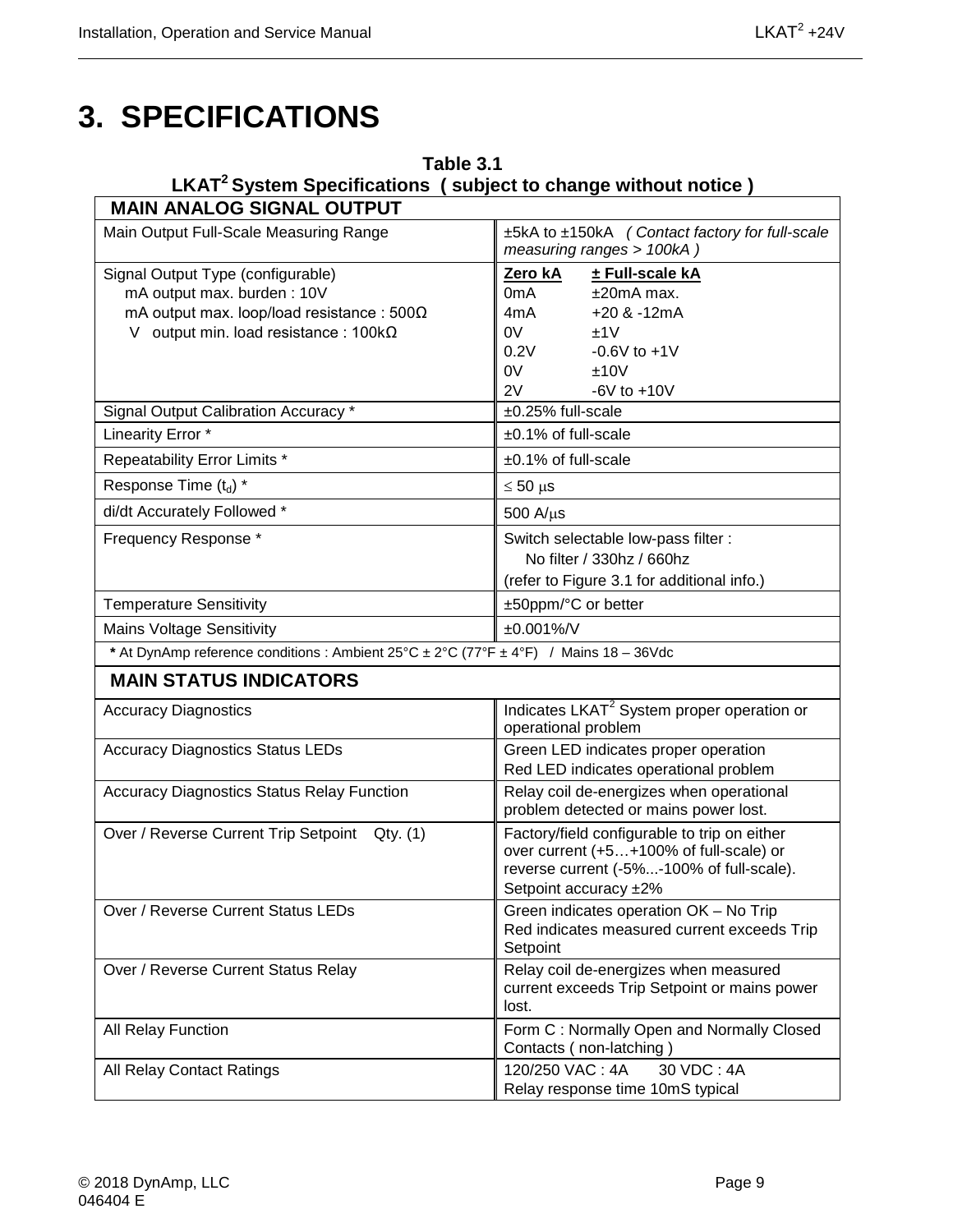| Table 3.1<br>LKAT <sup>2</sup> System Specifications (subject to change without notice), continued  |                                                                                                                                |  |  |  |  |  |
|-----------------------------------------------------------------------------------------------------|--------------------------------------------------------------------------------------------------------------------------------|--|--|--|--|--|
| <b>OPTIONAL PROTECTION EXTENSIONS ( PE )</b>                                                        |                                                                                                                                |  |  |  |  |  |
| PE Full Scale Measuring Range (scaled<br>independently and isolated from main output)               | ±5kA to ±200kA (Contact factory for full-scale<br>measuring ranges > 100kA)                                                    |  |  |  |  |  |
| PE analog output configuration and performance<br>specifications                                    | Same as Main output above with all configuration<br>and scaling independent from main output                                   |  |  |  |  |  |
| PE Over / Reverse Current Trip Setpoints - Qty. (2) -<br>Field configurable                         | Function and specification same as Main Over /<br>Reverse above with independent LEDs,<br>configurations, scalings and outputs |  |  |  |  |  |
| <b>OPTIONAL DISPLAY</b>                                                                             |                                                                                                                                |  |  |  |  |  |
| Digital Display of Bus Current in kA units                                                          | 3 1/2 Digit Green LCD ±2% Full-scale                                                                                           |  |  |  |  |  |
| Displayed Value (configurable)                                                                      | DC or True RMS                                                                                                                 |  |  |  |  |  |
| NOTE: Optional display reduces maximum ambient temperature of metering unit to 50°C                 |                                                                                                                                |  |  |  |  |  |
| <b>GENERAL</b>                                                                                      |                                                                                                                                |  |  |  |  |  |
| Input Power (any voltage within the specified range can<br>be connected without any wiring changes) | 18 - 36Vdc                                                                                                                     |  |  |  |  |  |
| Burden on Mains (max)                                                                               | 30 VA                                                                                                                          |  |  |  |  |  |
| Working Voltage: Signal Output to Metering Unit<br>Low Voltage Circuit                              | 450Vrms                                                                                                                        |  |  |  |  |  |
| Working Voltage: Bus to Metering Unit Low Voltage<br>Circuit                                        | 1500Vdc                                                                                                                        |  |  |  |  |  |
| Working Voltage: Mains Supply to Metering Unit<br>Low Voltage Circuit                               | 264Vrms                                                                                                                        |  |  |  |  |  |
| Working Voltage: Mains Supply to chassis                                                            | 264Vrms                                                                                                                        |  |  |  |  |  |
| Working Voltage: Output to chassis                                                                  | 450Vrms                                                                                                                        |  |  |  |  |  |
| Isolation: Head surface to signal outputs                                                           | 6000 Vrms for 1 minute                                                                                                         |  |  |  |  |  |
| Isolation : Mains supply to signal outputs                                                          | 1000Vrms for 1 minute                                                                                                          |  |  |  |  |  |
| Isolation: Mains or signal output to chassis                                                        | 2000Vrms for 1minute                                                                                                           |  |  |  |  |  |
| <b>Installation Category</b>                                                                        | $\mathbf{H}$                                                                                                                   |  |  |  |  |  |
| <b>Pollution Degree</b>                                                                             | $\overline{2}$                                                                                                                 |  |  |  |  |  |
| <b>ENVIRONMENTAL</b>                                                                                |                                                                                                                                |  |  |  |  |  |
| Operating Ambient Temperature Range of Metering<br><b>Unit Location</b>                             | -10 $^{\circ}$ C to 60 $^{\circ}$ C<br>$(14^{\circ}F \text{ to } 140^{\circ}F)$                                                |  |  |  |  |  |
| Operating Ambient Temperature Range of<br><b>Measuring Head</b>                                     | -20°C to 80°C<br>(-4°F to 176°F)                                                                                               |  |  |  |  |  |
| Environmental rating: Measuring Head and cable<br>connection at Head                                | IP <sub>65</sub>                                                                                                               |  |  |  |  |  |
| Environmental rating: Metering Unit and cable<br>connection at Metering Unit                        | IP <sub>65</sub>                                                                                                               |  |  |  |  |  |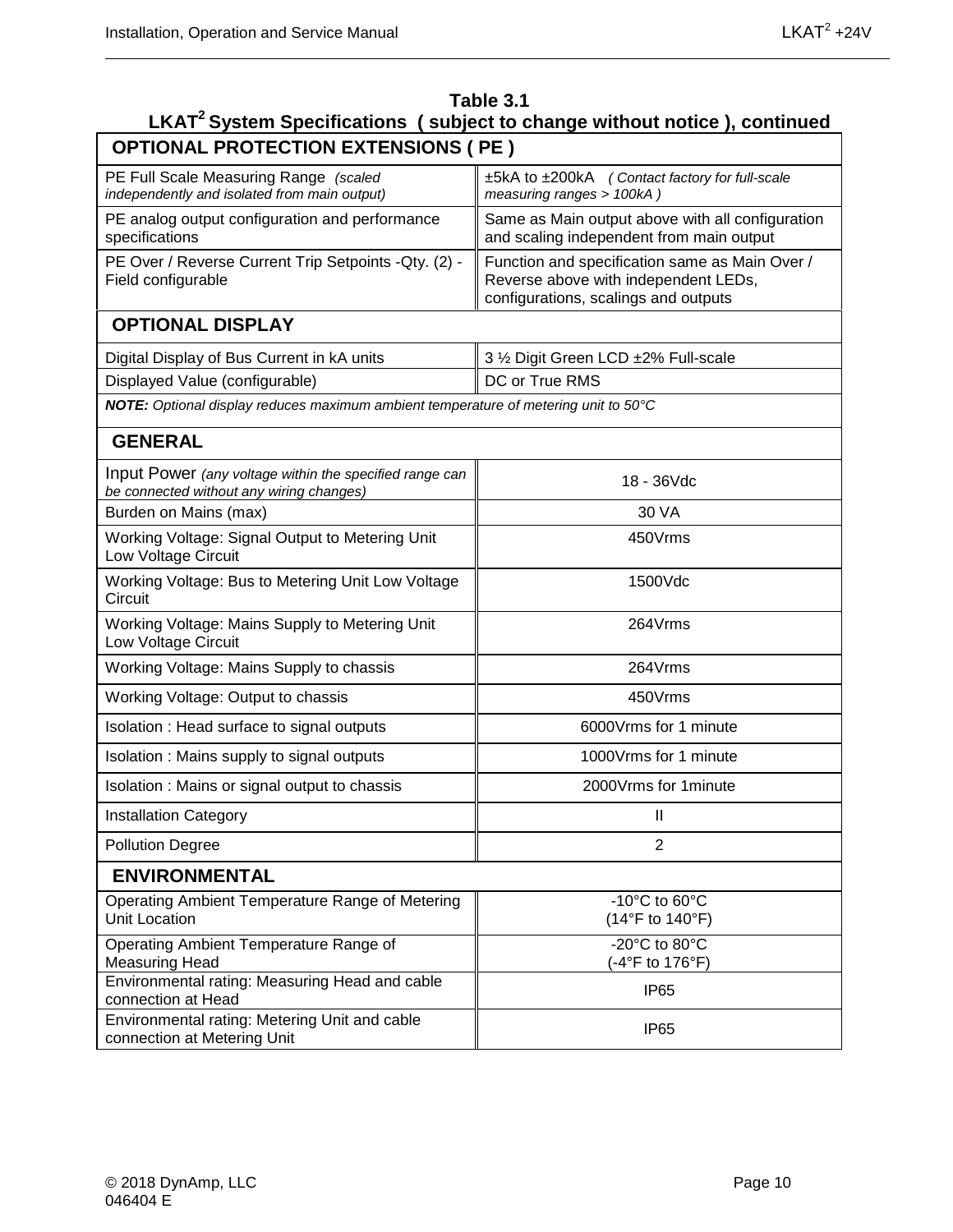#### **Table 3.1** LKAT<sup>2</sup> System Specifications ( subject to change without notice ), continued

| <b>PHYSICAL</b>                                                 |                                                                                |
|-----------------------------------------------------------------|--------------------------------------------------------------------------------|
| <b>Measuring Head Weight</b>                                    | Typically 1 to 6 kg (3 to 13lbs.)                                              |
| Metering Unit Weight (Typical)                                  | Typically 3kg (7lbs.)                                                          |
| Standard Length Head Connection Cables (2)                      | 10m (33 ft.)                                                                   |
| Optional custom lengths may be available up to 50m<br>(164 ft.) | Cable fixed to Measuring Head with connector for<br>Meter Unit on opposite end |
| Standard Length Signal Output Cable (1)                         | 30m (100 ft.)                                                                  |
| Optional custom lengths are available                           | Connector for Metering Unit on one end,<br>unterminated on opposite end        |
| Standard Length Power Input Cable (1)                           | 10m (33 ft.)                                                                   |
| Custom lengths are available                                    | Connector for Meter Unit on one end,<br>unterminated on opposite end           |

**Figure 3.1 LKAT2 Frequency Response**

#### **Normalized LKAT Bandwidth**

<span id="page-24-0"></span>

| F.S. Bus Current (kA)  | 5 to 50 | 60   |      | 80   | 90   | 10 <sub>C</sub> |
|------------------------|---------|------|------|------|------|-----------------|
| Corner Frequency (kHz) | 2.248   | .873 | .606 | .405 | .249 |                 |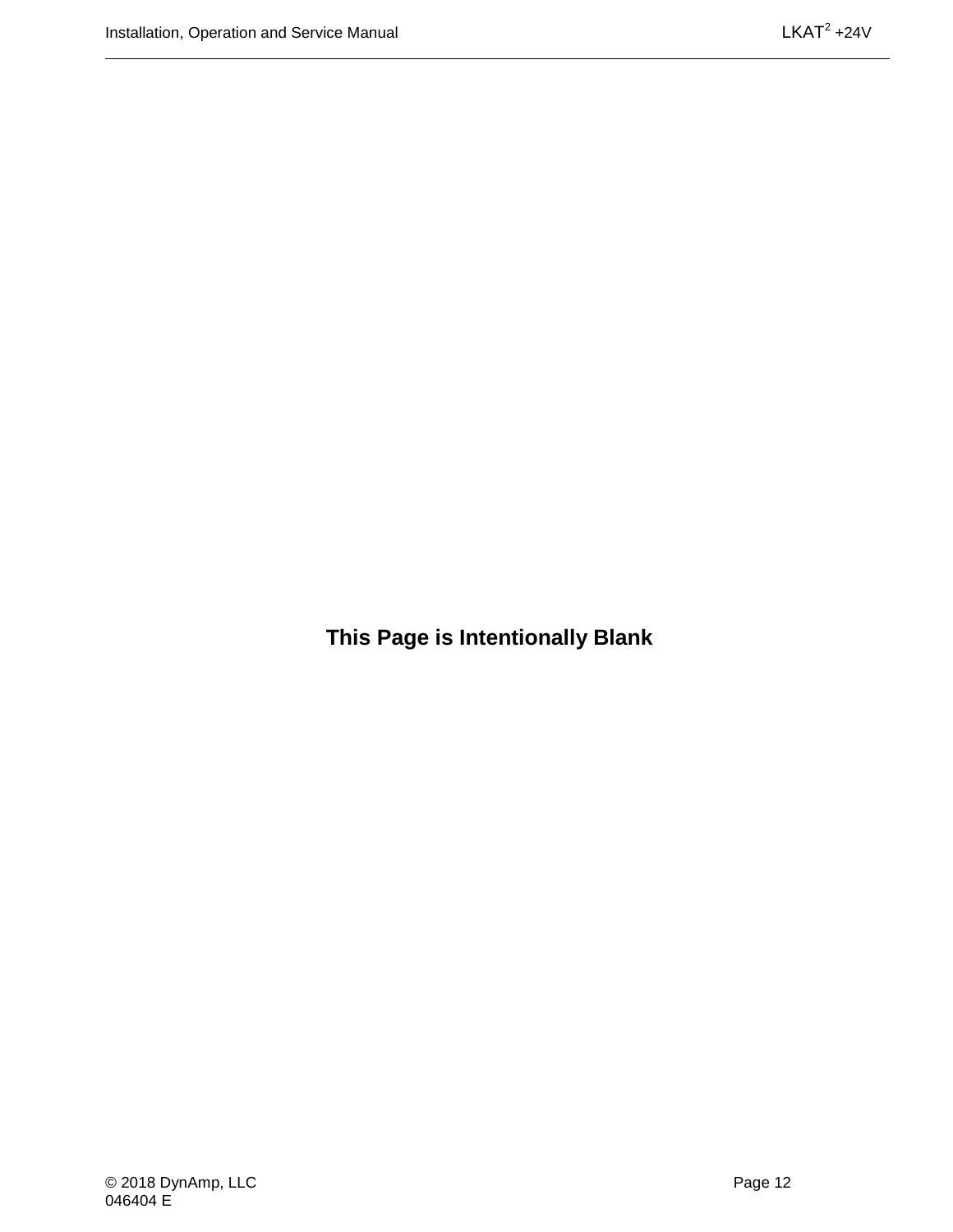## <span id="page-26-0"></span>**4. INSTALLATION**

## <span id="page-26-1"></span>**4.1 HANDLING PRECAUTIONS**

 $LKAT<sup>2</sup>$  Systems should be handled with the same care as any precision measuring instrument. Severe jolts or bumps to the Measuring Head or Metering Unit may cause movement of internal parts, and possibly a malfunction. **Personnel involved in the installation should be familiar with the technical terms, warnings, and instructions in this manual, and all plant safety rules, and be able to follow these.**

The complete system should be inspected for shipping damage at the earliest opportunity. Visible damage must be reported to the carrier immediately. Concealed damage (not evident until the system is operated) must be reported to DynAmp, LLC immediately.

## <span id="page-26-2"></span>**4.2 INSTALLATION CONSIDERATIONS**

Read the following before mounting the head:

- 1. The Measuring Head is designed to be installed on high voltage bus bars. All interconnection cables must be safely routed away from bus bars and high voltages. Do not allow any interconnection cable to contact bus bars or high voltages. Ignoring the installation precautions and warnings can result in severe personal injury or equipment damage.
- 2. Always follow all local and plant safety procedures when the unit is to be installed on a live bus.
- 3. Choose a mounting location for the head where the ambient air temperature does not exceed the specified temperature limits. The LKAT<sup>2</sup> Measuring Head may be located indoors or outdoors, but should be kept away from extreme heat and solvents. Head installations in direct sunlight are not recommended, as excessive temperature rise could result in measurement error or damage to the head enclosure. If the head is to be installed in an especially harsh environment, please contact the factory to discuss special requirements.
- 4. No part of the head or Metering Unit should be submerged under water.
- 5. The head must be installed with proper polarity. An arrow indicates the direction that conventional bus current must flow through the aperture (+) to (-). No damage will occur if the head is reversed, but the system output will indicate current flow in the reverse direction.
- 6. Measuring Heads are shipped in matched halves. Make sure that the same serial number is present on both halves of the Measuring Head and the Metering Unit. The two head halves should mate squarely and evenly without forcing or twisting.
- 7. The Measuring Head is not grounded; however, the head cables should be disconnected from the Metering Unit prior to installation or maintenance to minimize the possibility of electrical shock.
- 8. Measuring Heads are shipped with mounting hardware. The mounting screws may require adjustment for appropriate position and holding force on the bus. Refer to Outline & Mounting  $-$  LKAT<sup>2</sup> Measuring Head drawing.

Whenever possible, the head should be installed on the longest straight run of the bus that is available in an area free of other bus structures. The status accuracy diagnostics LEDs and relay contacts indicate proper operation in a given head location.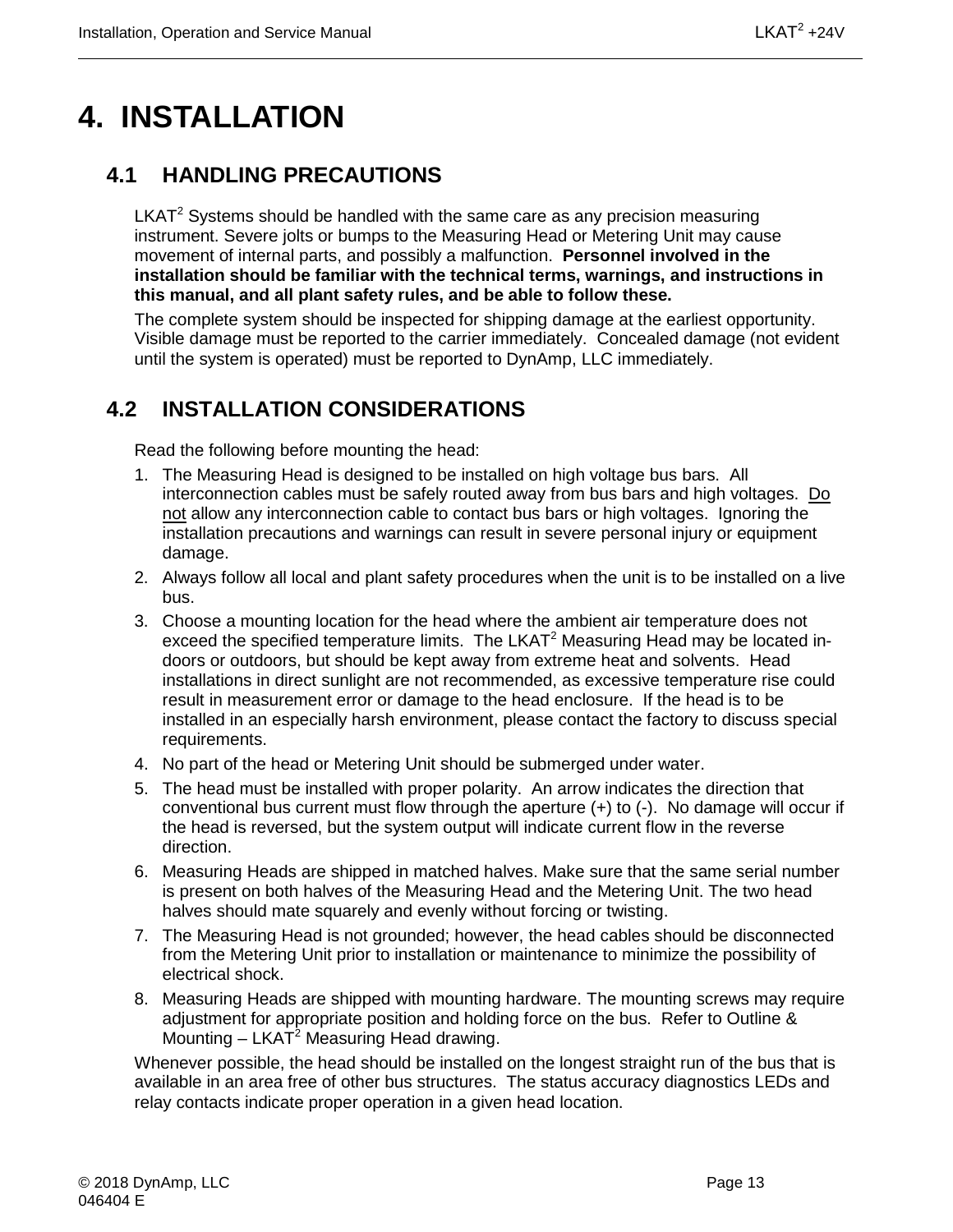## <span id="page-27-0"></span>**4.3 OFF-BUS FUNCTIONAL CHECK (OPTIONAL)**

After unpacking the LKAT<sup>2</sup> System (but prior to installation), the following functional check of the system is recommended:

- 1. Locate a convenient temporary power source for the LKAT<sup>2</sup> System. This may or may not be in the location where the system will be installed. The power source must be in the range 18-36Vdc. The system draws a maximum of 30 volt-amperes.
- 2. Refer to the drawing "Wiring Diagram, LKAT<sup>2</sup> System" included at the end of this manual. Attach a suitable connector to the unterminated end of the input power cable assembly for connection to the power source to be used for this check.
- 3. Connect the Measuring Head cables A & B to the Metering Unit.
- 4. Connect the power input cable assembly to the Metering Unit and energize the unit.
- 5. Observe the LEDs on the Main pc board assembly. If the LEDs light green, the system is functioning properly. If LED (Accuracy Diagnostics "AD") lights red, skip to "Troubleshooting an Accuracy Diagnostics Fault Indication" in the "Theory of Operation" section of this manual. If LED (Trip 1) lights red, make measurements and complete the form "LKAT<sup>2</sup> Diagnostic Measurements Form  $-$  Zero Primary Current" and contact the factory.

Refer to Form 1 – Zero Primary Current. Allow the system one hour to stabilize prior to making measurements. Make measurements and record data shown on the form. File the completed test form for future reference. It is OK to make these measurements away from location where the LKAT $^2$  System will be installed, but this should be noted on the form.

### <span id="page-27-1"></span>**4.4 MEASURING HEAD INSTALLATION**

The head halves are mated together around the bus. The Measuring Head is comprised of two "L" shaped halves. Each half is identified with a serial number which must match followed by an "A" or "B". One interconnection cable exits from each corner box on each half. The two halves are held together by four locking screws which are installed after the head is securely positioned around the bus bar.

When the Measuring Head is installed on a running ("horizontal") bus, the head interconnection cable assemblies should exit the corner enclosures on bottom side of the bus bar. This reduces chances of ingress by pollutants and minimizes heating of the head electronics by the bus.

For rising ("vertical") busses, the head interconnection cables may be located on any side of the bus, depending on mechanical and thermal considerations. Avoid mounting boxes above vertical bus. The head should be mounted on the bus bar so conventional (+) to (-) current flows in the direction of the arrow on the Measuring Head.

The following tools and materials may be required for installation:

| 3/16" hex wrench (included with Measuring Head)                    |
|--------------------------------------------------------------------|
| Drill, drill bits, mounting hardware, screwdrivers, wrenches, etc. |
| Cable puller, cable ties, ladder, etc.                             |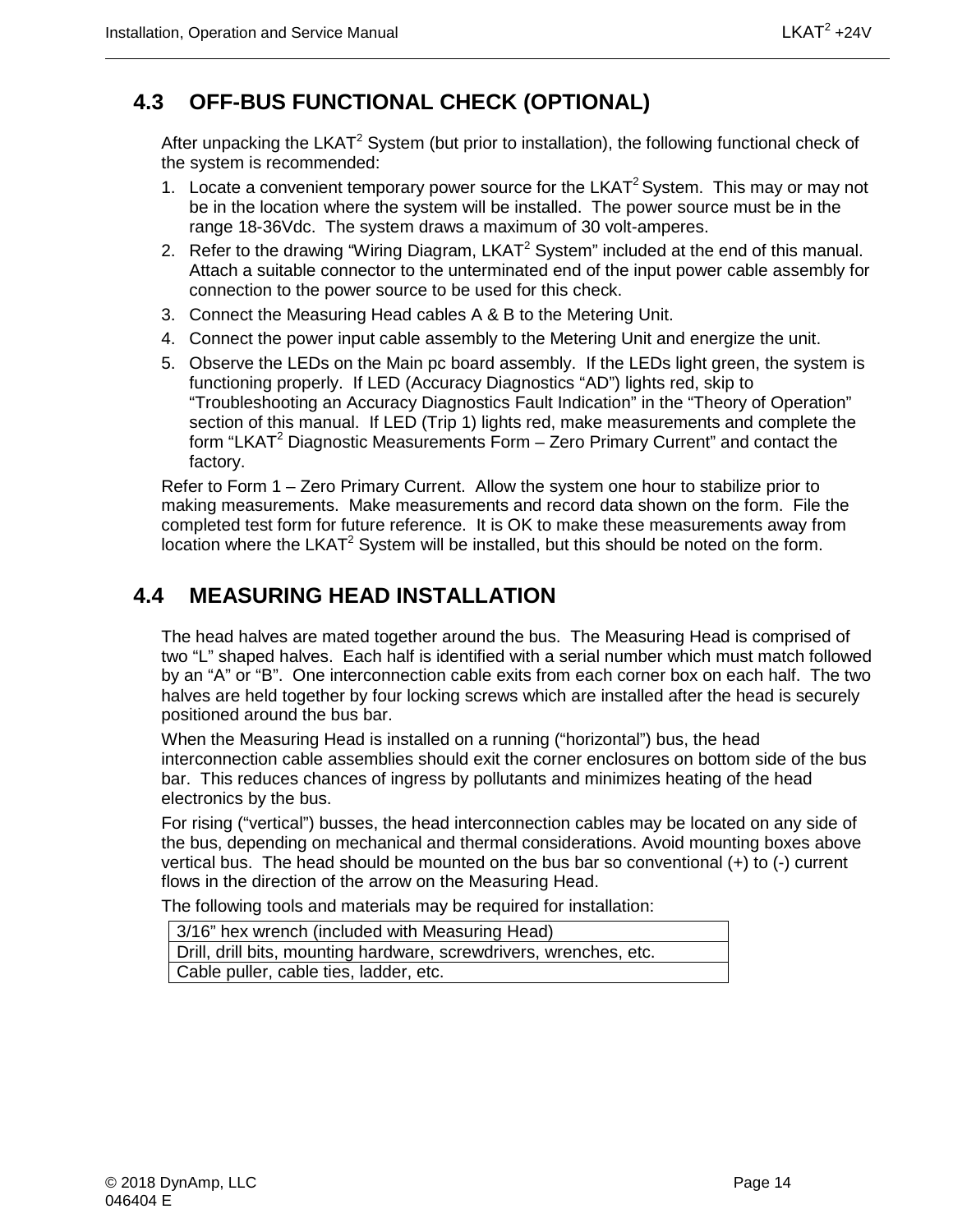

The following is the recommended sequence for installing the Measuring Head:

- 1. Refer to the Outline and Mounting drawing for the Measuring Head at the end of this manual.
- 2. Determine the position where the Measuring Head will be installed. Bus bar(s) should be free from grease and dust for the best adhesion of the LKAT<sup>2</sup> 90 $^{\circ}$  mounting angles to the bus bar(s).
- 3. Connect the head cable assemblies to the Metering Unit.
- 4. Remove the backing from the adhesive foam strips on the fiberglass mounting angles. Align the mounting angles in position on the corners of the bus bar in the desired location.
- 5. Position the two "L-shaped" head halves around the bus and the mounting angles. Mate the two halves, pressing them together until the tubes bottom out on the elbows.
- 6. Install the four locking screws on the outside of the square tubes adjacent to the place where the head halves split apart. Do not over tighten the locking screws. Refer to Outline & Mounting  $-$  LKAT<sup>2</sup> Measuring Head drawing.
- 7. Tighten the bus mounting screws a few turns at a time in a circular pattern around the aperture of the head, on the front side, then on back side of the head. For most applications, the head should be centered on the bus bar. The bus mounting screws should press against the foam tape on the mounting angle surface on the outside of the bus bar. Refer to Outline & Mounting  $-$  LKAT<sup>2</sup> Measuring Head drawing. Do not overtighten bus mounting screws.
- 8. Route the head interconnection cables away from the bus and other high voltages.
- 9. Connect the power cable assembly to appropriate power source and LKAT<sup>2</sup> Metering Unit.

### <span id="page-28-0"></span>**4.5 METERING UNIT INSTALLATION**

The location of the Metering Unit should be determined by the following factors:

- 1. Ambient air temperature must stay in the specified range at all times.
- 2. The location should not be exposed to direct sunlight.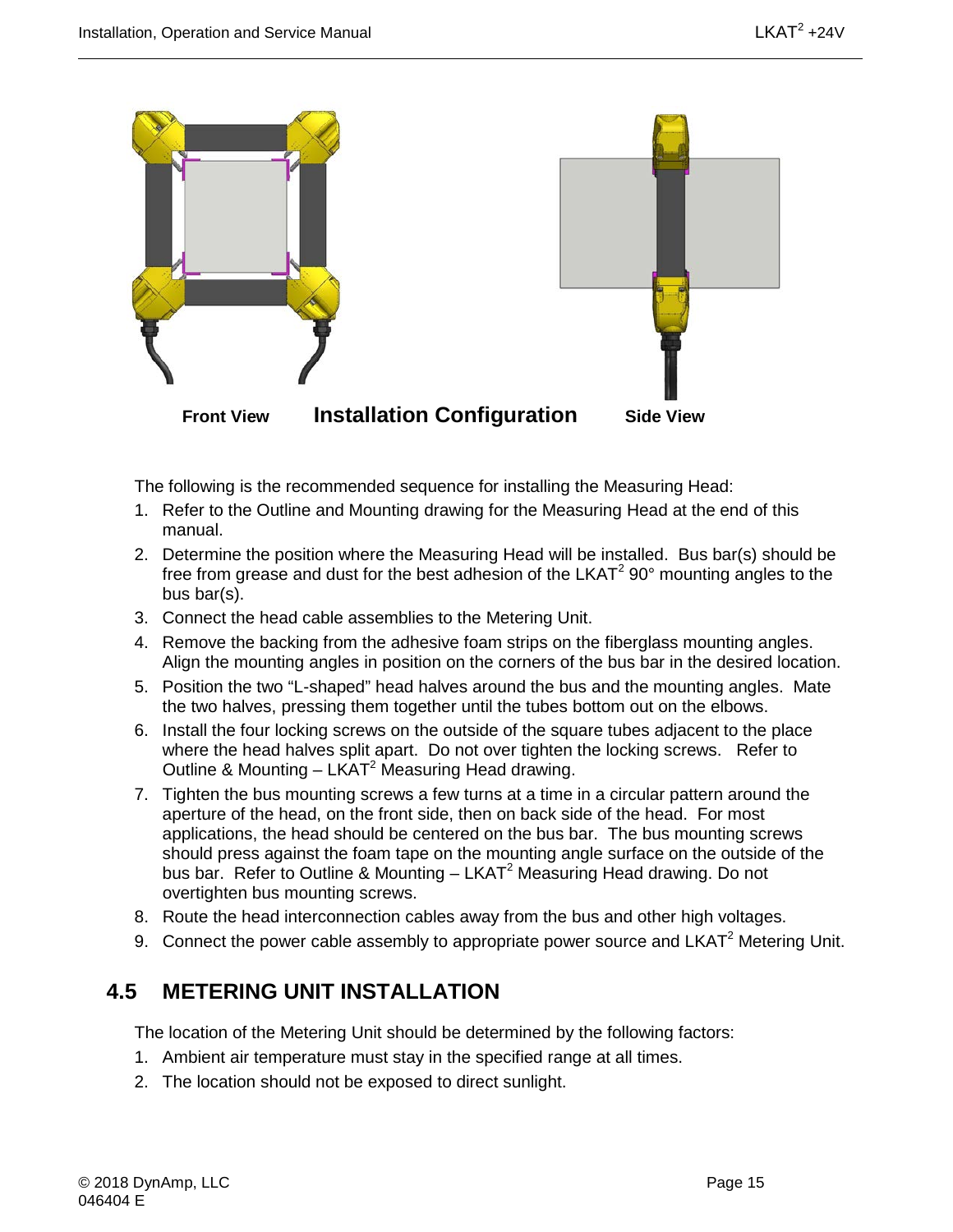- 3. The location should be within reach of the head cables supplied with the system. Standard head cable length is 33 feet (10 meters). Extra-long head cables may also be ordered for special applications.
- 4. Route interconnection cables away from bus and other high voltages.

Refer to Metering Unit Outline & Mounting drawing at the end of this manual. Anchor the cabinet in the desired location after ensuring adequate cable reach.

- 5. Connect Measuring Head cable assemblies to the Metering Unit.
- 6. Refer to the LKAT<sup>2</sup> System Wiring Diagram. The output cable assembly consists of 20AWG shielded twisted pair cable (8 pairs) with 17 (one contact position in output connector is unused) position circular connector on one end, and stripped, tinned wires on the other end. The twisted wire pairs are jacketed with black and white PVC. Each pair has the pair number imprinted on the jacket. Connect the output cable assembly wires to the appropriate points in the process electronics system.
- 7. A 3-conductor power cable is supplied with the system. Connect power cable to the Metering Unit.

### <span id="page-29-0"></span>**4.6 SYSTEM CHECKOUT**

Recheck all wiring connections against the drawings to ensure proper installation. Energize the LKAT<sup>2</sup> System. Confirm that the green status LEDs are illuminated. If accuracy diagnostic LED lights red, skip to "Troubleshooting an Accuracy Diagnostics Fault Indication" in the "Theory of Operation" section of this manual

Energize the rectifier to the desired test current. Calculate the expected Metering Unit output signal magnitude at the test current.

The measured Metering Unit output signal magnitude should be equal to (or very close to) the expected value that was calculated.

If the Digital Display option is included in the Metering Unit, the displayed kA level should also be equal to (or very close to) the expected value that was calculated.

Refer to "SPECIFICATIONS" section of this manual for more information.

Photocopy the appropriate  $LKAT^2$  Diagnostic Measurements Forms. Form 1 is for diagnostic measurements at zero bus current (with the Measuring Head on or off the bus). Form 2 is for diagnostic measurements with the Measuring Head installed on the bus with the bus energized. Follow the directions to measure and record necessary information.

- These forms are intended to help keep accurate records of  $LKAT<sup>2</sup>$  functional tests.
- This information may prove valuable in the event of a malfunction.
- These measurements do not constitute system calibration.
- Space is provided for the recording of three sets of readings.
- Voltages may vary slightly with temperature extremes.
- System performance will typically remain within nominal specifications when measured levels fall within the acceptable limits shown on the forms.
- Levels must be measured and recorded under test conditions shown on the forms.
- The Metering Unit cover must be open during system checkout, as all measurements are made inside Metering Unit on Main pc board terminal blocks. The cover should remain firmly closed during normal operation.

**Always** complete these forms in full **before** contacting the factory.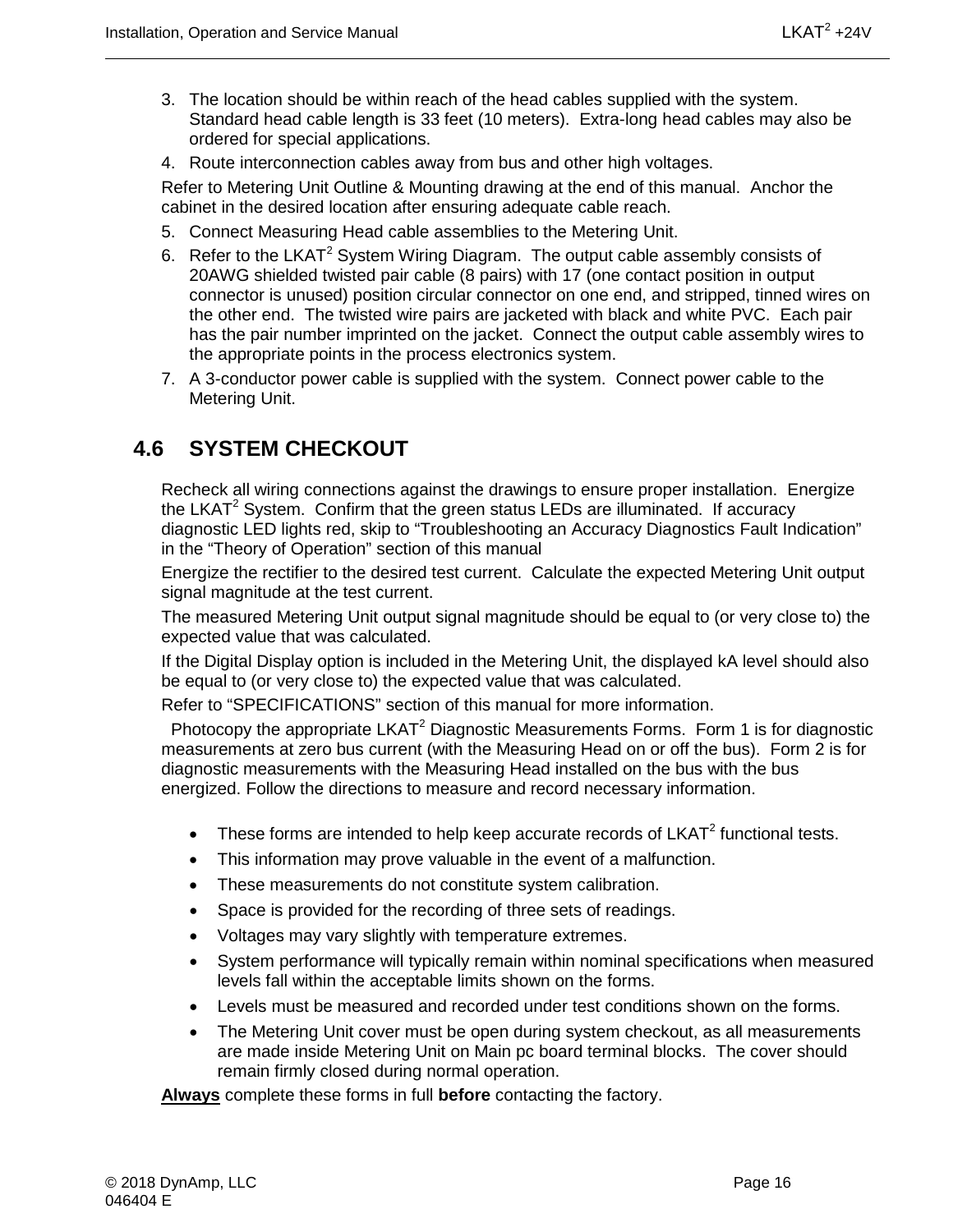#### **Form 1 LKAT2 Diagnostic Measurements Form – Zero Primary Current**

<span id="page-30-0"></span>Instructions:

- 1.) Ensure that the Metering Unit is energized and both head halves are mated and connected to the Metering Unit.
- 2.) Ensure that head is off bus, or that bus is de-energized.
- 3.) Measure and record the information below (make additional copies of this form as needed).
- 4.) Record Serial Numbers.

#### **TEST CONDITIONS: ZERO PRIMARY CURRENT (Head may or may not be installed on bus); LKAT2 SYSTEM must be ENERGIZED for AT LEAST ONE HOUR.**

| <b>MEASURE</b>                                              | $(+)$ DMM<br>at   | $(-)$ DMM<br>at | <b>ACCEPTABLE</b><br><b>RANGE</b> | <b>DATE</b> | <b>DATE</b> | <b>DATE</b> |
|-------------------------------------------------------------|-------------------|-----------------|-----------------------------------|-------------|-------------|-------------|
| $+V_{\text{Hall}}$<br>Supply-A                              | $P4-1$            | P4-3            | $+12V$<br>$(\pm 0.5V)$            |             |             |             |
| $+V_{\text{Hall}}$<br>Supply-A                              | P4-2              | P4-3            | $+12V$<br>$(\pm 0.5V)$            |             |             |             |
| $+15V$<br>supply                                            | $P4-4$            | P4-5            | $+15V$<br>$(\pm 0.5V)$            |             |             |             |
| $-15V$<br>supply                                            | P4-6              | P4-5            | $-15V$<br>$(\pm 0.5V)$            |             |             |             |
| Input<br>A <sub>1</sub>                                     | $P1-1$            | $P1-2$          | 0V<br>$(\pm 5mV)$                 |             |             |             |
| Input<br>A2                                                 | $P1-3$            | $P1-2$          | 0V<br>$(\pm 5mV)$                 |             |             |             |
| Input<br><b>B1</b>                                          | $P2-1$            | $P2-2$          | 0V<br>$(\pm 5mV)$                 |             |             |             |
| Input<br><b>B2</b>                                          | P2-3              | $P2-2$          | 0V<br>$(\pm 5mV)$                 |             |             |             |
| Output<br>Current<br>Loop<br>Burden at<br><b>Full-Scale</b> | P <sub>3</sub> -1 | P3-2            | 10.2V<br>max                      |             |             |             |

Serial Numbers :

Metering Unit

Measuring Head

A Half :

B Half :

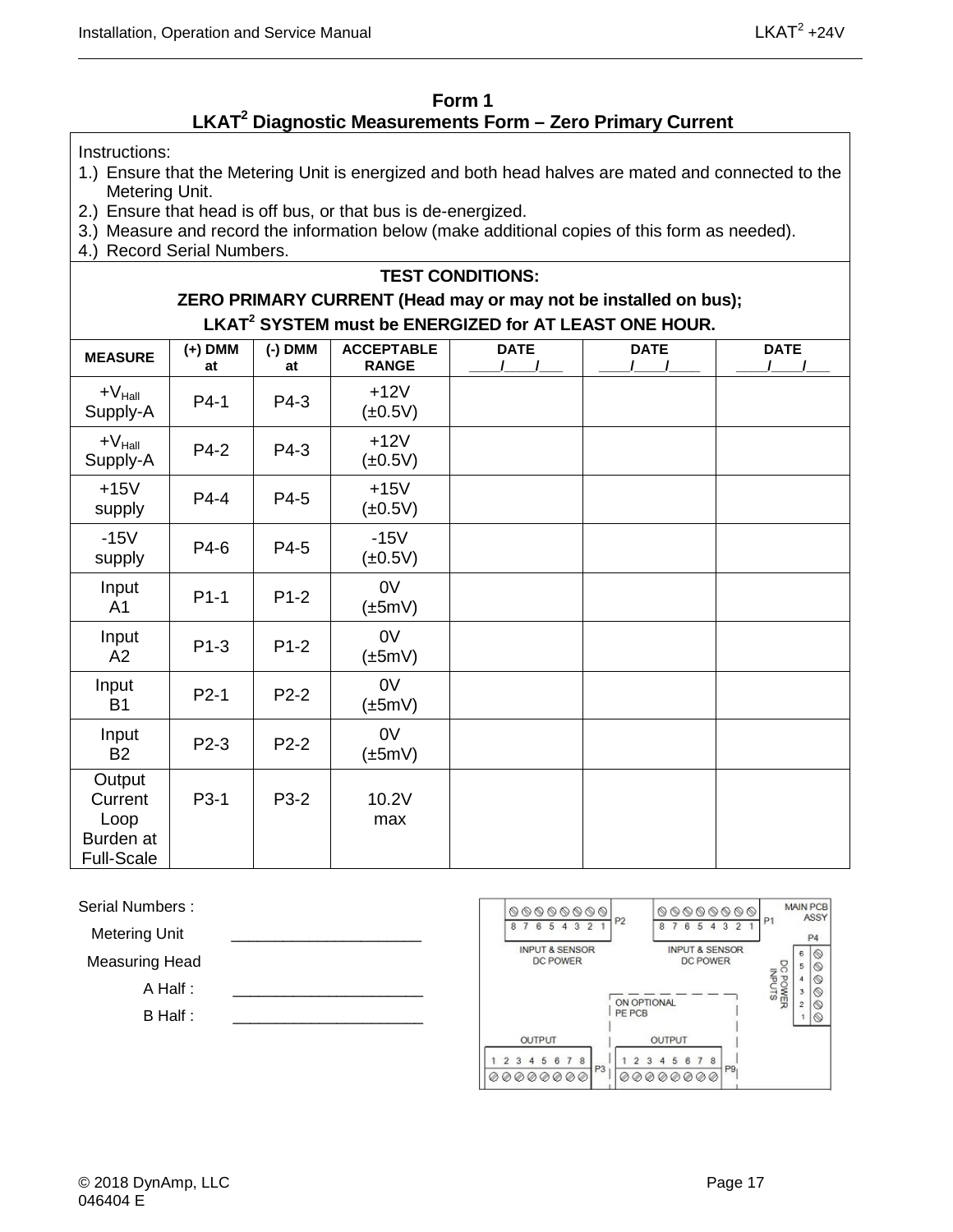#### **Form 2 LKAT2 Diagnostic Measurements Form – Energized Primary Bus**

<span id="page-31-0"></span>Instructions:

- 1.) Ensure that the Metering Unit is energized and both head halves are mated and connected to the Metering Unit.
- 2.) Ensure that head is on bus and that bus is energized.
- 3.) Measure and record the information below (make additional copies of this form as needed).
- 4.) Record Serial Numbers and Current Loop Burden Resistance (Ohms).

#### **TEST CONDITIONS: ENERGIZED PRIMARY BUS ;**

#### **LKAT2 SYSTEM must be ENERGIZED for AT LEAST ONE HOUR.**

| <b>MEASURE</b>                                           | $(+)$ DMM<br>at   | $(-)$ DMM<br>at | <b>ACCEPTABLE</b><br><b>RANGE</b> | <b>DATE</b><br>$1 \quad 1$ | <b>DATE</b> | <b>DATE</b><br>$\sqrt{1}$ |
|----------------------------------------------------------|-------------------|-----------------|-----------------------------------|----------------------------|-------------|---------------------------|
| $+V_{\text{Hall}}$<br>Supply-A                           | $P4-1$            | P4-3            | $+12V$<br>$(\pm 0.5V)$            |                            |             |                           |
| $+V_{\text{Hall}}$<br>Supply-A                           | $P4-2$            | P4-3            | $+12V$<br>$(\pm 0.5V)$            |                            |             |                           |
| $+15V$<br>supply                                         | $P4-4$            | P4-5            | $+15V$<br>$(\pm 0.5V)$            |                            |             |                           |
| $-15V$<br>supply                                         | P4-6              | P4-5            | $-15V$<br>$(\pm 0.5V)$            |                            |             |                           |
| Input<br>A <sub>1</sub>                                  | $P1-1$            | $P1-2$          | Within<br>±25mV of<br>Input A2    |                            |             |                           |
| Input<br>A2                                              | $P1-3$            | $P1-2$          | Within<br>±25mV of<br>Input A1    |                            |             |                           |
| Input<br><b>B1</b>                                       | $P2-1$            | $P2-2$          | Within<br>±25mV of<br>Input B2    |                            |             |                           |
| Input<br><b>B2</b>                                       | $P2-3$            | $P2-2$          | Within<br>±25mV of<br>Input B1    |                            |             |                           |
| Output<br>Current<br>Loop<br>Burden at<br>Full-<br>Scale | P <sub>3</sub> -1 | P3-2            | 10.2V<br>max                      |                            |             |                           |

Serial Numbers :

Metering Unit

Measuring Head

A Half :

B Half :

Current Loop Burden Resistance

 $(Ohms)$ 

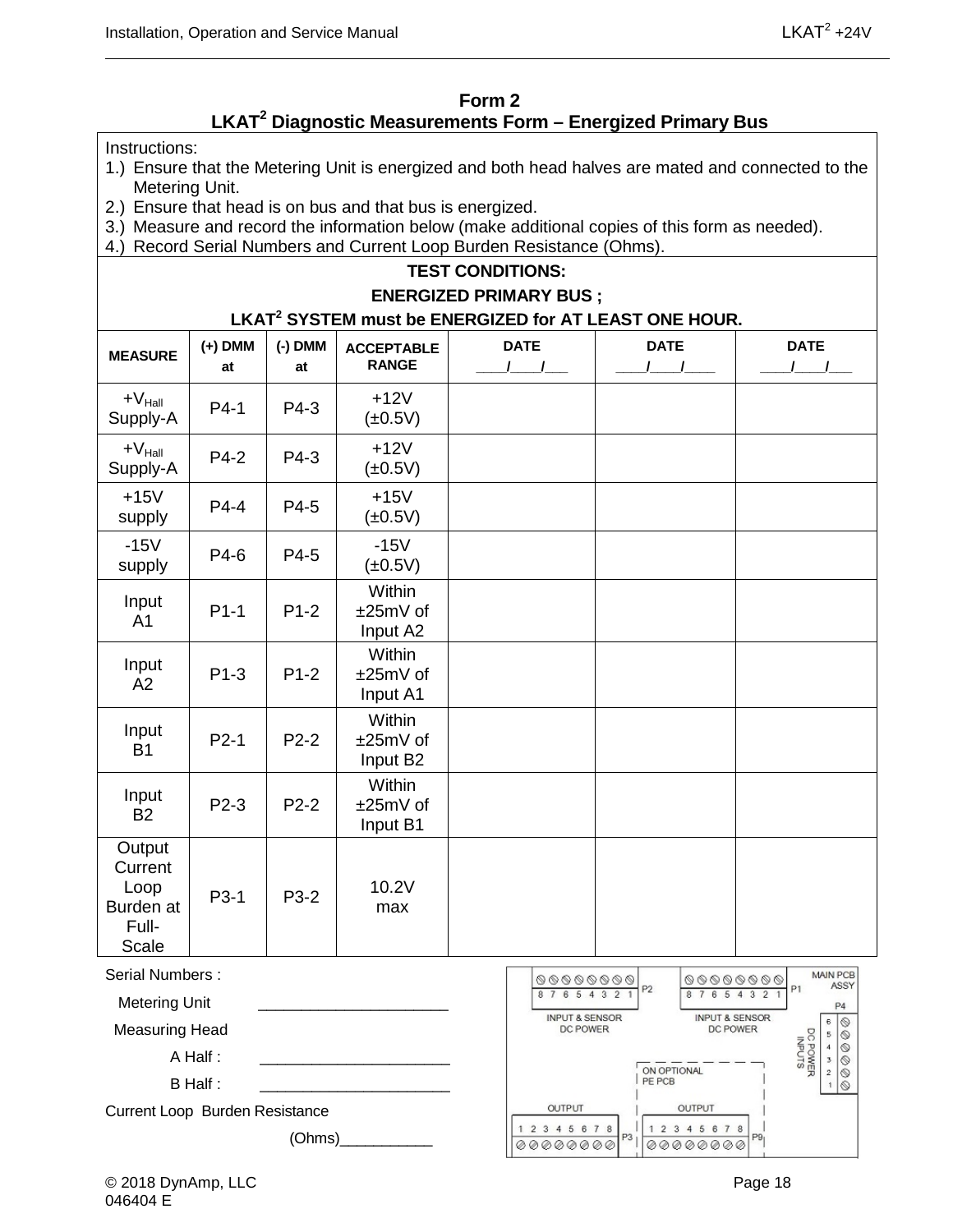## <span id="page-32-0"></span>**5. THEORY OF OPERATION**

## <span id="page-32-1"></span>**5.1 GENERAL**

The LKAT<sup>2</sup> System uses open-loop, open-path (OLOP) technology to convert the magnetic field associated with a current carrying conductor into an isolated milliampere current loop output. This output is scaled to be proportional to the primary conductor current. In addition, a local digital display of the primary bus current (in kiloAmperes) is visible when the optional RMS Display pc board is added to Metering Unit.

Each Measuring Head is a sealed unit and is not designed for repair in the field. However, a working knowledge of the LKAT<sup>2</sup> System theory of operation will help facilitate timely and accurate diagnosis in the event of problems.

## <span id="page-32-2"></span>**5.2 OLOP TECHNOLOGY**

The term "open-loop" means that the magnetic circuit does not generate an opposing magnetic field to null the field produced by the primary conductor inside the Measuring Head. The term "open-path" indicates that the sensor is an air-core design, without magnetic core material.

The LKAT<sup>2</sup> System operation is based on Ampere's Law, which states: "the line integral of B (magnetic flux density) around any closed path is equal to  $\mu_0$  (permeability multiplied by current)". In practical terms, this means that integrating a closed path around a primary conductor will yield a value proportional to the net primary current.

This integration is implemented using a specific array of Hall Effect ICs. The LKAT<sup>2</sup> System effectively minimizes errors typically present in other open-loop sensors: zero drift, thermal drift, position sensitivity, and susceptibility to external magnetic fields. The absence of a magnetic core practically eliminates errors due to saturation, hysteresis, and core set (remanence) commonly associated with ferrite material.

A generalized block diagram of the LKAT<sup>2</sup> System is shown in Figure 5.1.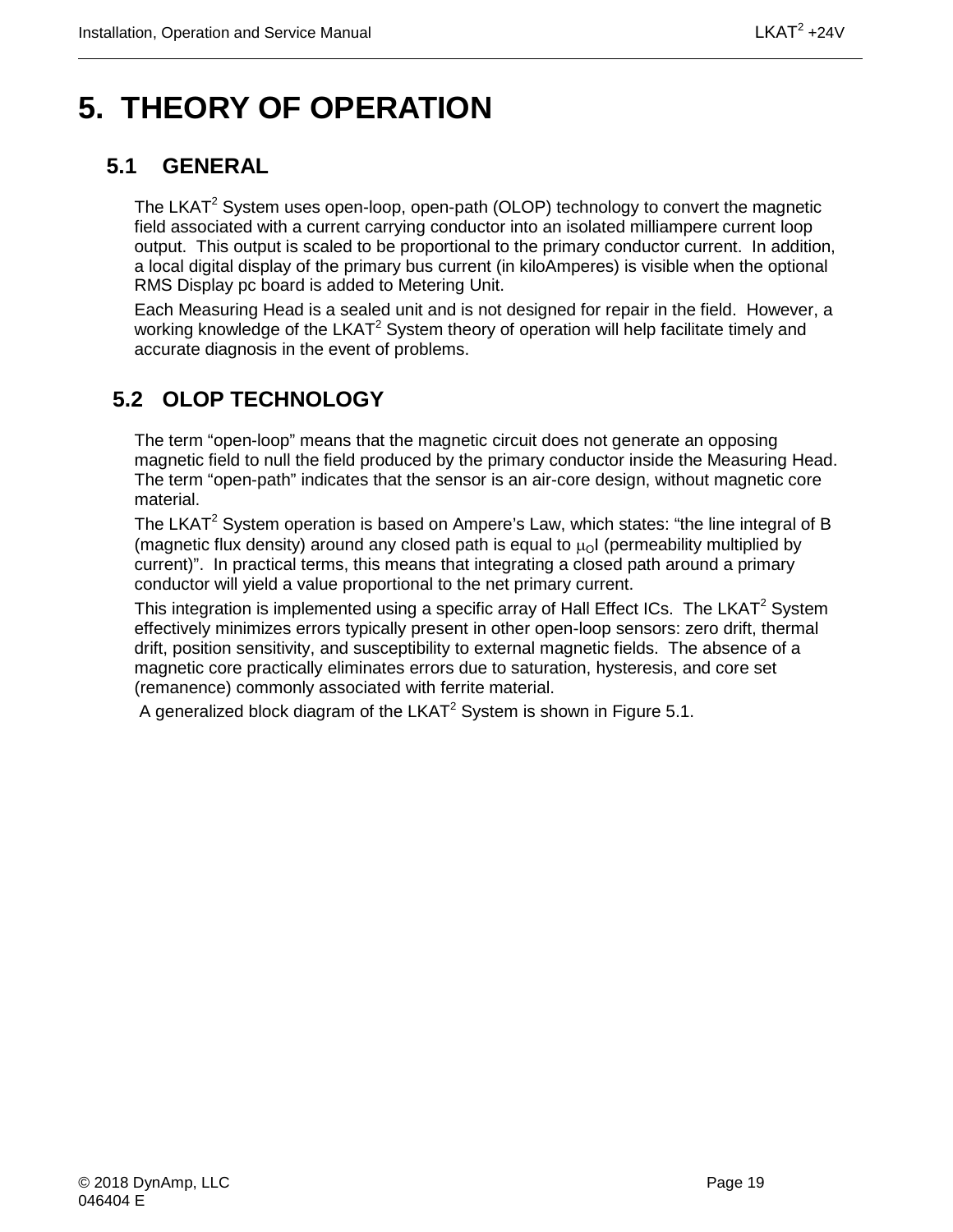

**Figure 5.1 Block Diagram of the LKAT2 System**

### <span id="page-33-1"></span><span id="page-33-0"></span>**5.3 SYSTEM FUNCTIONAL DESCRIPTION**

The flux density associated with the primary current is sensed by arrays of Hall ICs in the Measuring Head. The outputs of these devices are summed and filtered, then transmitted to the Metering Unit where these signals are dc biased and scaled. The Accuracy Diagnostics status LEDs and relay contacts are driven by a signal input that compares the various Hall groups with voltage setpoints. When the Hall group signal exceeds the reference, the green LED will go out and the red LED will illuminate. The relay coil will change state under the same conditions. The Trip Setpoint LEDs and relay contacts operate in a similar manner.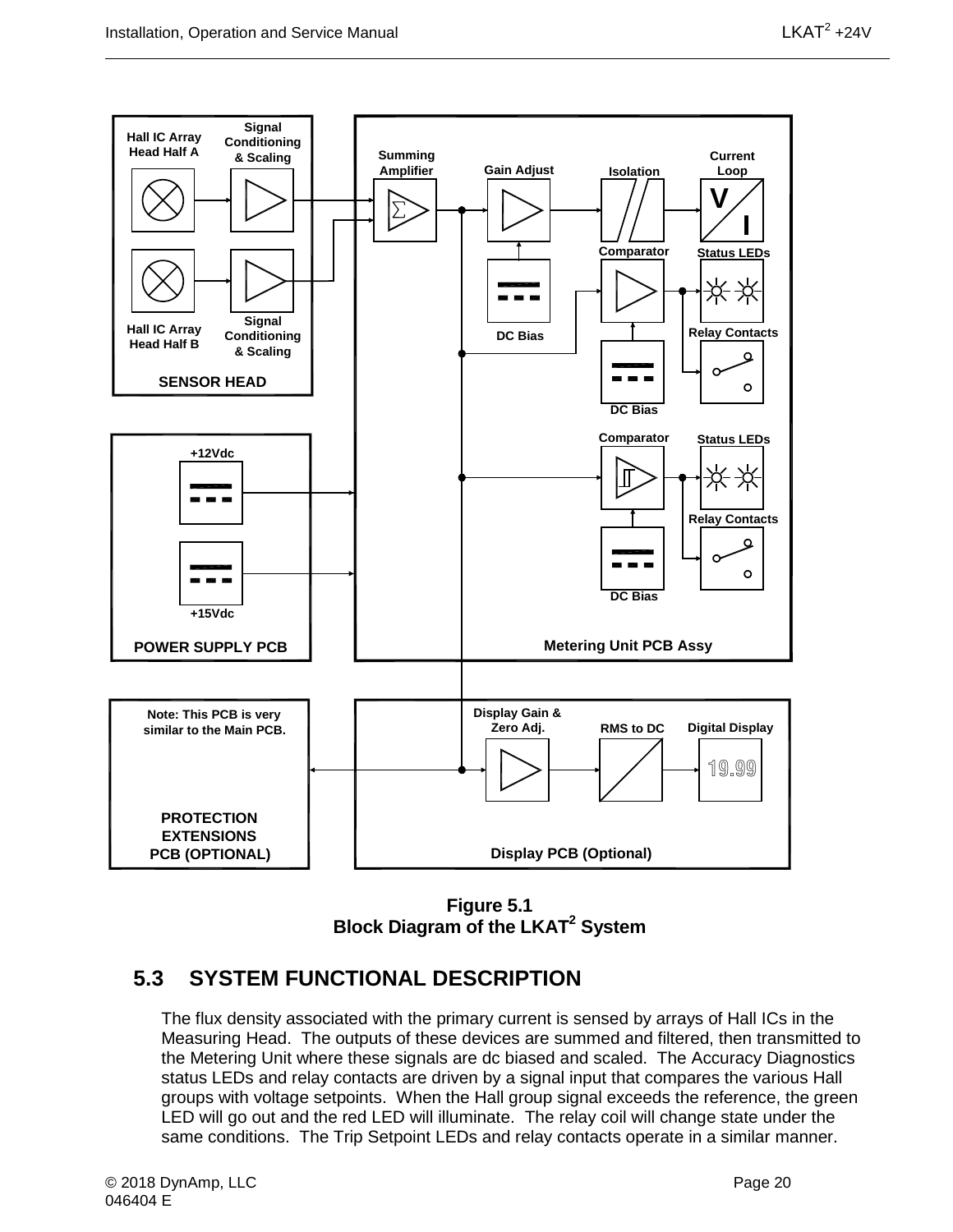Main PCB LED is a RED / GREEN the Accuracy Diagnostics status LED. This LED indicator and Main PCB relay CR2 contacts may be used to monitor the following conditions:

- Measuring Head imbalance
- Power supply failure
- Measuring Head disconnected
- Sensor electronics failure
- Other circuit failures causing loss of measurement accuracy

Occurrence of one or more of the conditions above will change the state of the CR2 relay coil, changing the state of the contacts and changing the LED indication from green to red. Refer to the section "Troubleshooting an Accuracy Diagnostics Fault Indication" in this section for more information about determining the cause and eliminating a fault condition.

Refer to section "Failsafe" / "Non-Failsafe" Configuration in this chapter for more information about Alarm Relays.

## <span id="page-34-0"></span>**5.4 LKAT2 METERING UNIT**

Refer to drawings in the back of this manual.

Input power connects to the Power Supply pc board assembly. The power supply pc board includes a non-replaceable slo-blo type fuse, in-rush and overcurrent protection, as well as MOV overvoltage clamping. The power supply provides outputs of ±15Vdc and +12Vdc required by the system electronics. These outputs connect to the Main pc board assembly via a short wire harness.

Connections to the Measuring Head are made via the Main pc board assembly.

## <span id="page-34-1"></span>**5.5 LKAT2 MEASURING HEAD INTERCHANGEABILITY**

DO NOT connect LKAT Classic or LKAT Plus Measuring Head to an LKAT<sup>2</sup> Metering Unit doing so will damage the Measuring Head.

LKAT<sup>2</sup> Measuring Heads of various sizes will operate properly when connected to the LKAT<sup>2</sup> Metering Unit. However, the LKAT<sup>2</sup> System is *factory calibrated as a system*. As a result, optimal measurement accuracy is achieved when the Metering Unit is connected to the head it was calibrated with, and installed on the size bus bar it was designed for.

#### <span id="page-34-2"></span>**5.6 TROUBLESHOOTING AN ACCURACY DIAGNOSTICS FAULT INDICATION**

A problem may be detected when the  $LKAT^2$  System is energized with A and B head cables connected to the Metering Unit. When the Main PCB AD status LED illuminates RED and / or Main PCB CR2 status relay coil changes state, a possible fault condition has been detected. This is true whether or not the Measuring Head is installed on the bus. The following table is intended to help the user determine and eliminate the cause of the fault.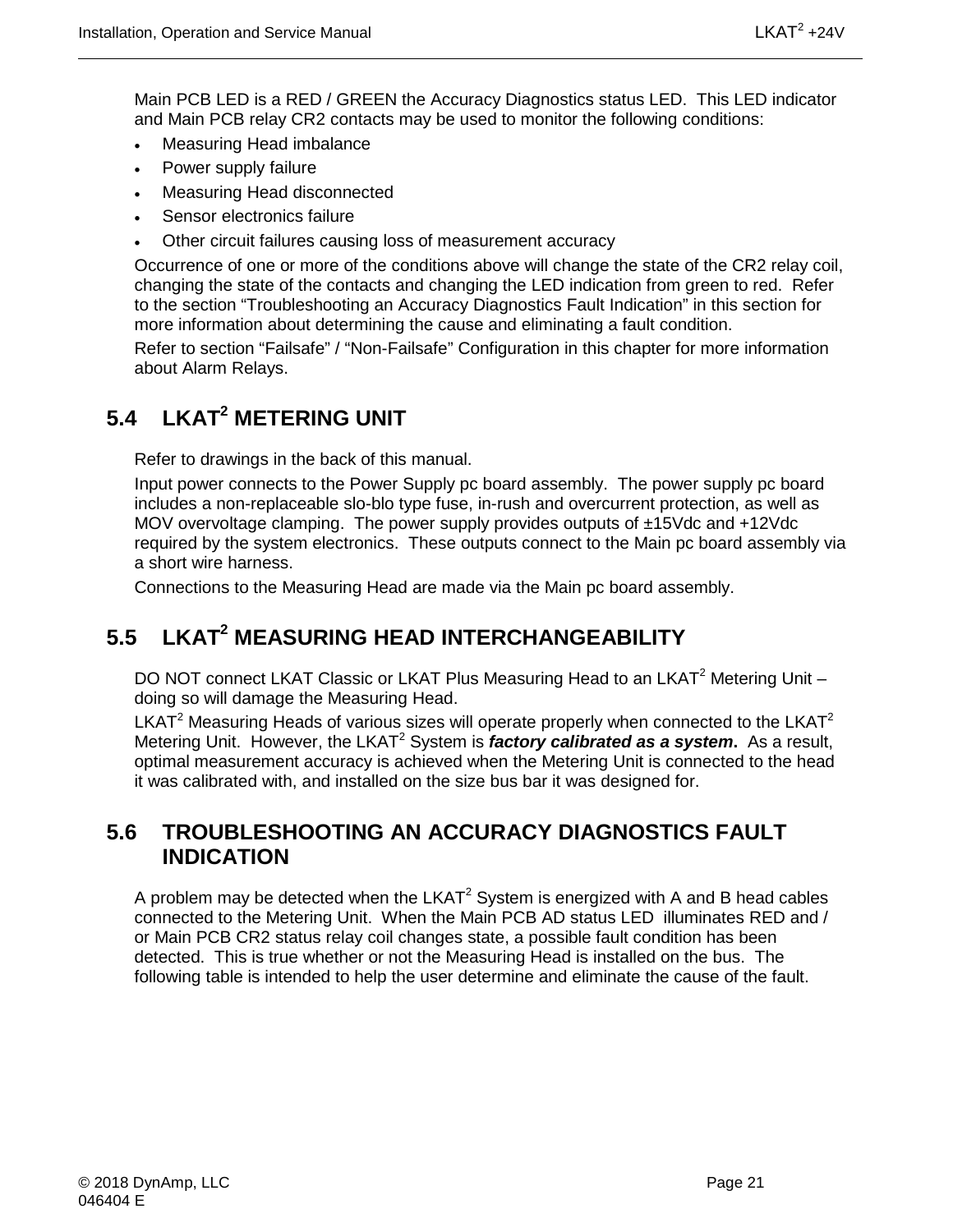| <u>HoublesHoothig an Accuracy Diagnosites Fault Indication</u> |                                     |                              |          |                                      |                                                                                                                      |  |
|----------------------------------------------------------------|-------------------------------------|------------------------------|----------|--------------------------------------|----------------------------------------------------------------------------------------------------------------------|--|
| G<br>Main<br>Red LE                                            | ഥ<br>Contact<br>$-3$ to P3-<br>P3-3 | $\overline{6}$<br><b>BUS</b> | OFF      | Possible problem                     | Action / Check                                                                                                       |  |
| <b>OFF</b>                                                     | Open                                | $\sf X$                      | X        | System operating                     |                                                                                                                      |  |
| <b>OFF</b>                                                     | Closed                              | $\sf X$                      | Χ        | No input power                       | Verify input power connection                                                                                        |  |
| <b>OFF</b>                                                     | Closed                              | $\sf X$                      | X        | DC power supply                      | Verify DC power on main PCB                                                                                          |  |
| <b>ON</b>                                                      | Closed                              | X                            | $\times$ | <b>Head halves</b><br>disconnected   | Verify head interconnections at Metering<br>Unit                                                                     |  |
| <b>ON</b>                                                      | Closed                              | $\sf X$                      |          | Head imbalance                       | Adjust position of head for green ON, red<br><b>OFF</b>                                                              |  |
| ON                                                             | Closed                              | $\mathsf{X}$                 | $\times$ | <b>Measuring Head</b><br>malfunction | Measure head input signals at zero bus<br>current; output should be < 5mVdc;<br>substitute known good Measuring Head |  |
| ON                                                             | Closed                              | $\sf X$                      | X        | Other problem                        | Contact factory                                                                                                      |  |
|                                                                |                                     |                              |          |                                      |                                                                                                                      |  |

<span id="page-35-1"></span>**Table 5.1 Troubleshooting an Accuracy Diagnostics Fault Indication** 

## <span id="page-35-0"></span>**5.7 SYSTEM CALIBRATION OVERVIEW**

DynAmp does not specify exact required intervals of calibration for its products.

The end user of the product is responsible for identifying the appropriate interval between calibrations. The intervals should be determined based on the following factors:

- Requirements of a Quality Management System
- Accuracy and permissible limits of errors
- Purpose and usage
- Experience with similar products
- Manufacturer's recommendations
- Stability of the product
- Past history
- Other characteristics of the product

Reference: "ISO/IEC 17025:2017, General requirements for the competence of testing and calibration laboratories" and Laboratory Accreditation Bureau "Guidance for Documenting and Implementing ISO/IEC 17025:2005 and Laboratory Guidance."

As a guideline, DynAmp recommends a 24-month interval of calibration for all permanently installed products and a 12-month interval of calibration for all products used in portable applications.

Calibration may be performed as:

- Field Calibration (On Process Bus)
- Field Calibration (On Test Bus)
- **Factory Calibration**

#### **IMPORTANT NOTE**

DynAmp, LLC assumes no responsibility for the accuracy of LKAT<sup>2</sup> Systems calibrated by any person other than a DynAmp, LLC Technician.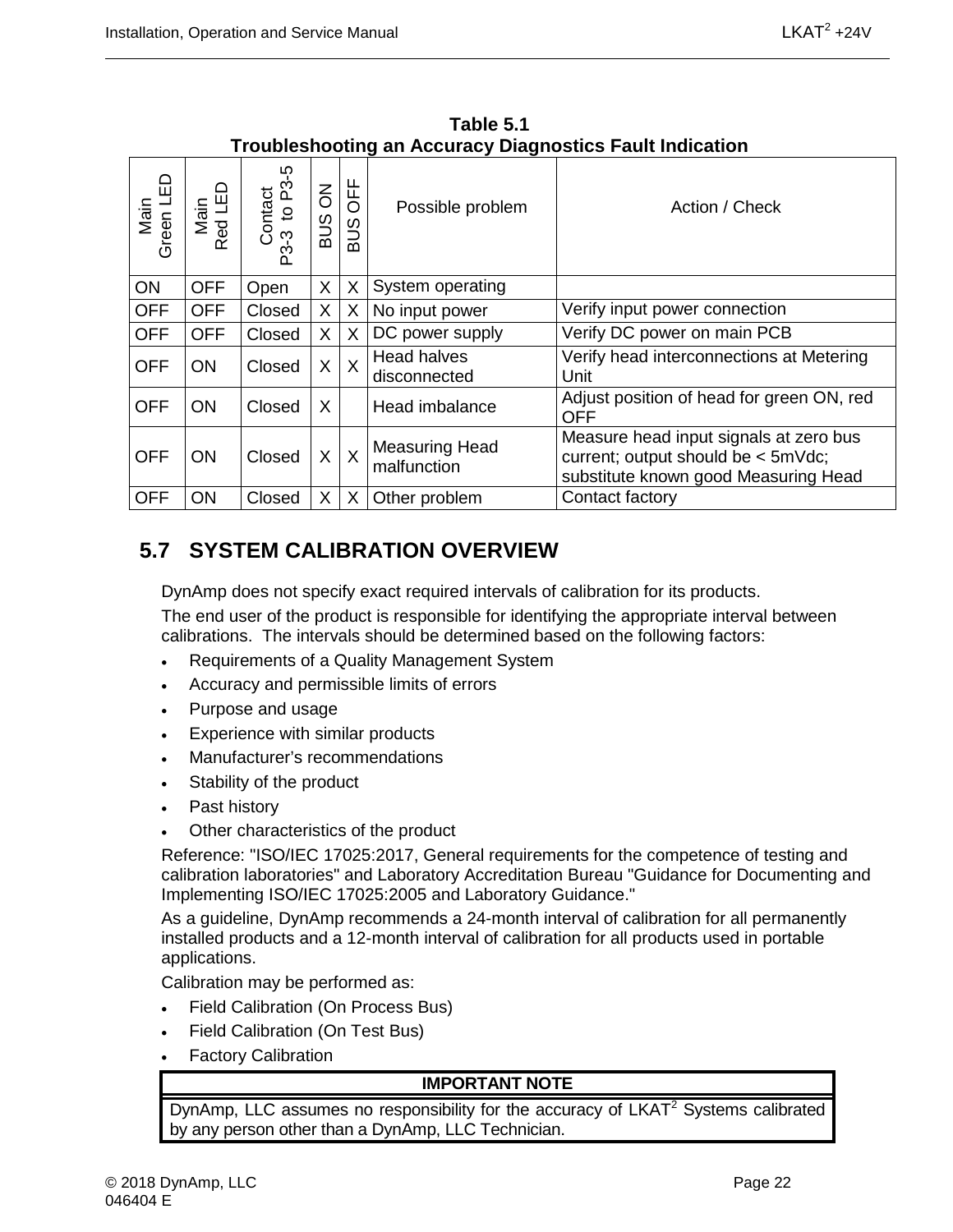Generally, system calibration compares the output of the device under test ("DUT") to a reference.

The best calibration method is to return  $LKAT<sup>2</sup>$  Systems to the factory for calibration on a test bus in a very controlled environment with extremely stable and accurately measured current. This requires that the  $LKAT^2$  Measuring Head be removed from process bus. The head and associated Metering Unit must be returned together, and should have the same serial number. The signal output and input power cable assemblies do not need to be returned for factory calibration. Specific details of factory calibration are beyond the scope of this manual.

Field calibration is possible using a 0.1% accurate current measurement system, such as the DynAmp LKP, LKCO or Opti-Cal as a reference. Due to significantly larger size and mass, it may be difficult to install a comparably rated LKP Measuring Head in on the same bus as the LKAT<sup>2</sup>. An existing LKCO or DynAmp's portable Opti-Cal system is better suited for this purpose.

Field calibration accuracy depends on the stability of the test bus current, the accuracy of the reference current measurement system and ammeters, as well as the linearity of the  $LKAT<sup>2</sup>$ System.

## <span id="page-36-0"></span>**5.8 CALIBRATION ADJUSTMENTS**

#### **IMPORTANT NOTE**

To avoid injury and/or electrical shock, personnel performing calibration must review and observe all hazard warnings and safety precautions stated throughout this product manual.

LKAT<sup>2</sup> System calibration adjustments are summarized below.

All Bias and Zero adjustments are made at zero bus current.

All Scaling and Gain adjustments are typically made at full-scale current.

Refer to pc board assembly drawings at the end of this manual for location of switches and potentiometers, as well as tables listing proper switch settings. Except for step 1) below, each table is shown on the appropriate pc board assembly drawing.

Forms 1 and 2 are used to check and record system power supply and channel voltages.

Main PCB – Current Loop Output

- Output Bias (coarse) : SW2C…SW2F
- Output Type : SW6
- Output Gain (coarse) : SW3
- Output Bias (fine) : Trimpot
- Output Gain (fine): Trimpot

Main PCB – Trip 1 Setpoint

- Trip 1 Protection Polarity : SW2A and SW2B
- Trip 1 Setpoint : Trimpots (medium) and (fine)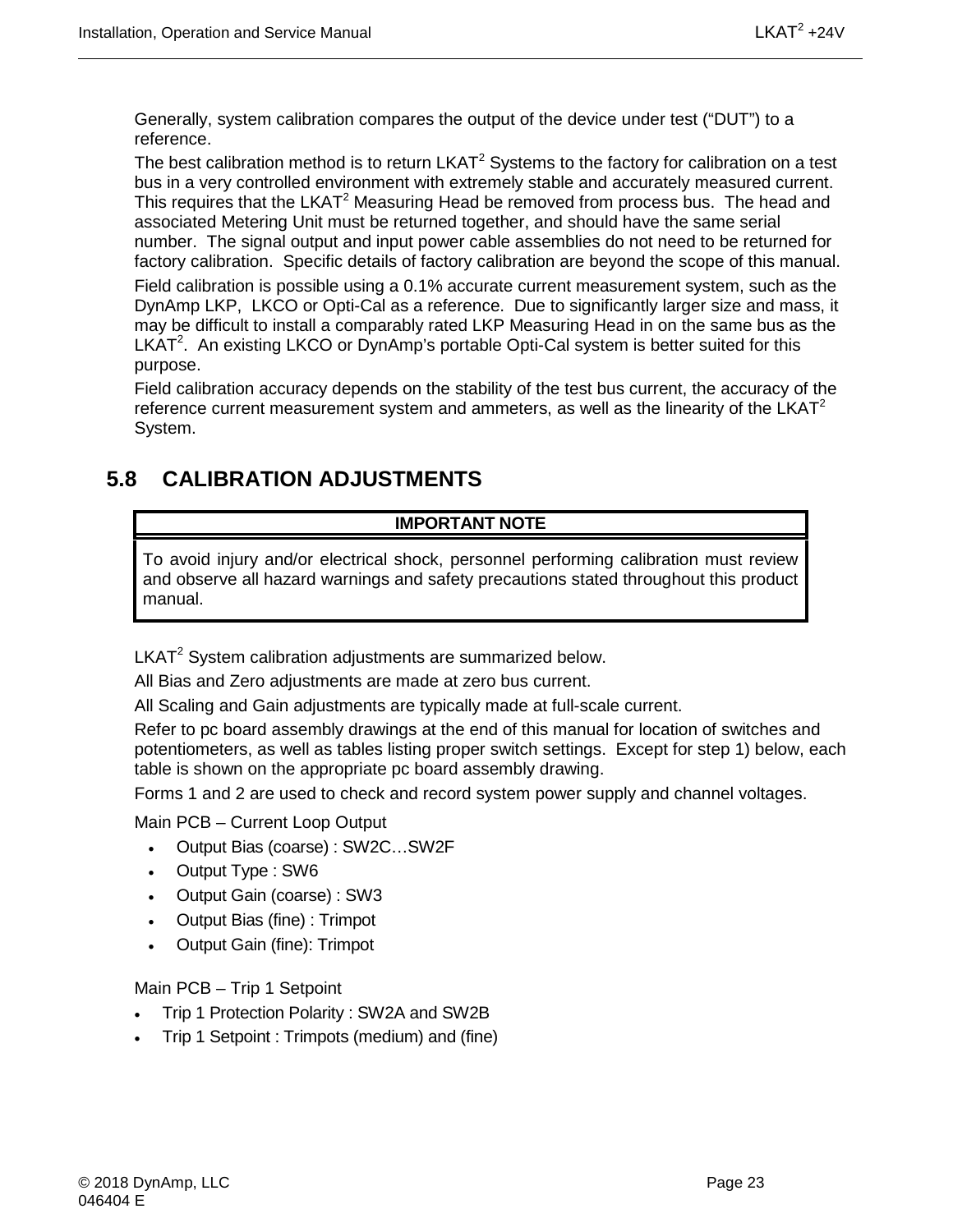Optional PE PCB – Current Loop Output

- Output Bias (coarse) : SW4
- Output Type : SW5
- Output Gain (coarse) : SW1 and SW2
- Output Bias (fine) : Trimpot
- Output Gain (fine) : Trimpot

Optional PE PCB – Trip 2 & 3 Setpoints

- Trip 2 Protection Polarity : SW3
- Trip 2 Setpoint : R33 (medium) and R46 (fine)
- Trip 3 Protection Polarity : SW3
- Trip 3 Setpoint : R34 (medium) and R47 (fine)

Optional RMS Display PCB – Display

- Decimal Point position
- DPM Mode
- RMS Signal Conditioning Options : SW1F, G, & H (SW1-6, 7, & 8)
- Input Scale Factor: SW1E (SW1-5)
- Input Attenuation : SW1A, B, C, & D (SW1-1, 2, 3, & 4)
- DPM Gain (fine) : R12

#### **NOTE**

The Optional PE and/or RMS Display pc board assemblies may be added, configured and calibrated in the field. In this case, the Main pc board assembly output signal is used as the reference output signal with the  $LKAT<sup>2</sup>$  System measuring normal bus current.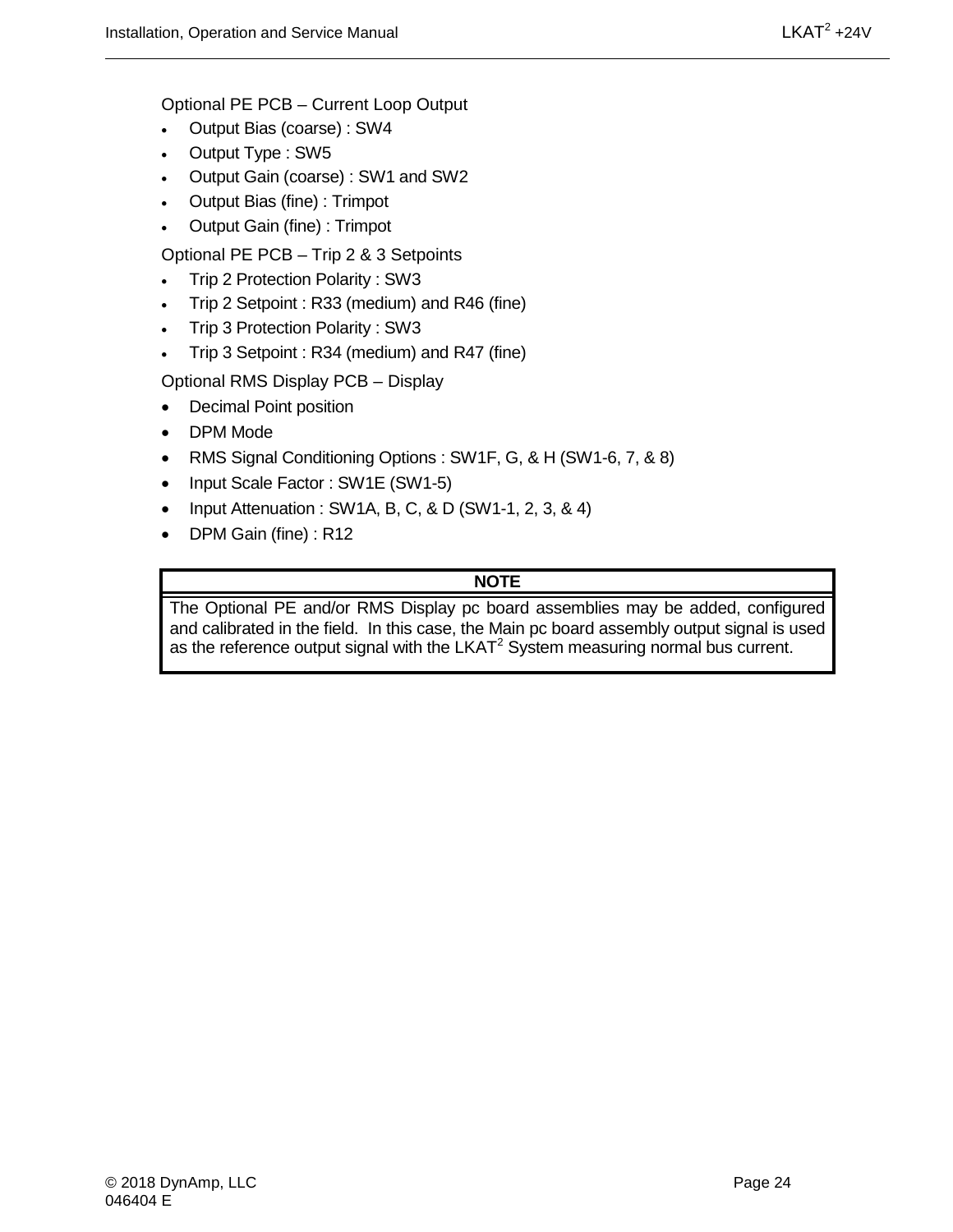## <span id="page-38-0"></span>**5.9 FIELD CONFIGURATION OF TRIP SETPOINTS**

Trip setpoints may be re-configured on site for any level between 5% and 100% of full-scale. The trip polarity may also be re-configured on site. However, the Accuracy Diagnostics trip setpoint should not be adjusted without consulting the factory.

Refer to assembly drawings for the Main pc board and PE pc board (optional) included at the end of this manual. To change trip polarity adjust SW2A and SW2B according to the table on the assembly drawing.

The trip setpoint is proportional to the current where the trip will occur: "Trip Current" – from Metering Unit nameplate.

The easiest method to check or change trip setpoints is to use the DynAmp LKAT MUT system which is specifically designed to simplify this process as well as verify proper operation afterwards.

To configure the trip setpoint without the LKAT MUT or complete test stand, the following method can be used.

Refer to Table 5.2, "Trip Configuration Details". Measure the existing setpoint voltage ( $V_{\text{STP}}$ ); use the equation below to calculate the new setpoint voltage. Adjust coarse and fine potentiometers to produce calculated New  $V<sub>STPT</sub>$ .

|                    |     | <b>New Trip Current</b> |                        |  |     |                               |  |
|--------------------|-----|-------------------------|------------------------|--|-----|-------------------------------|--|
| New $\rm V_{STPT}$ | $=$ | Old Trip Current X      |                        |  |     | Old $\rm V_{STPT}$            |  |
| Example:           |     | Old $VSTPT$             |                        |  | $=$ | 7V                            |  |
|                    |     |                         | $Old$ Trip Current $=$ |  |     | 70kA                          |  |
|                    |     | New Trip Current $=$    |                        |  |     | 80kA                          |  |
|                    |     | 80kA<br>70kA            |                        |  |     | $X$ 7V = 8V (New $V_{STPT}$ ) |  |

#### **Table 5.2 Trip Configuration Details**

<span id="page-38-1"></span>

| <b>Trip Circuit</b>                                                                                           | $V_{STPT}$ Location | Medium Adjust<br>Trimpot | Fine Adjust<br>Trimpot |  |  |
|---------------------------------------------------------------------------------------------------------------|---------------------|--------------------------|------------------------|--|--|
|                                                                                                               | TP <sub>6</sub>     | R91                      | <b>R98</b>             |  |  |
| (Main)                                                                                                        | (Main)              |                          |                        |  |  |
| 2                                                                                                             | TP2                 | R33                      | R46                    |  |  |
| (PE)*                                                                                                         | (PE)*               |                          |                        |  |  |
| 3                                                                                                             | TP3                 | R34                      | R47                    |  |  |
| (PE)*                                                                                                         | (PE)*               |                          |                        |  |  |
| Use TP0 for zero volt reference (circuit common) for voltage measurements for trip setpoint<br>configuration. |                     |                          |                        |  |  |

\* Optional

#### **NOTE**

The LKAT<sup>2</sup> is supplied with factory configured trip setpoints configured as specified in the  $LKAT<sup>2</sup>$  Worksheet at the time of order. If the trip setpoints are reconfigured in the field, the customer must realize that the trip setpoints shown on the LKAT<sup>2</sup> Metering Unit nameplate will no longer be correct. In this case, DynAmp suggests that the nameplate be changed to reflect the new trip setpoint (following reconfiguration).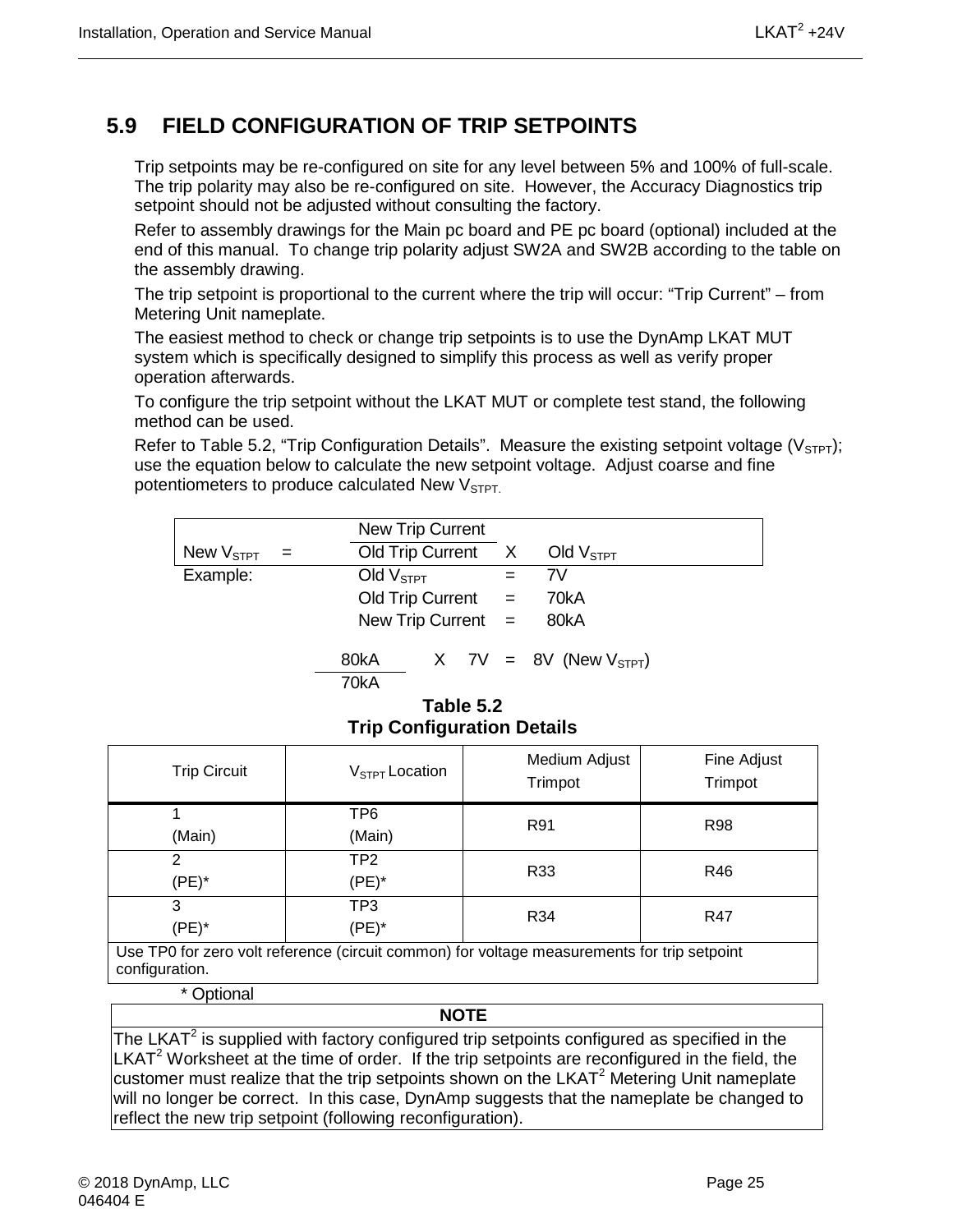## <span id="page-39-0"></span>**5.10 EARTH GROUNDING**

Here is a detailed description of the Earth Ground connection path:

- 1. The input power cable assembly connects CONN4 to the mains power.
- 2. Refer to the LKAT<sup>2</sup> System Wiring Diagram and wire system accordingly.
- 3. The earth ground wire connects from CONN4 to the FLTR1 metal case only. The FLTR1 metal enclosure is not connected to copper foil traces on the Power Supply PC Board Assembly, the steel standoff inserts or the steel PCB mounting bracket.
- 4. The Earth Ground connection is only used to shunt common mode noise to earth.

#### **IMPORTANT NOTE**

There is no electrical connection from any part of the LKAT Main PCB or its optional daughter PCBs to Earth / Chassis ground or the steel PCB mounting bracket or panel. There is no electrical connection between the steel PCB mounting bracket or panel to Earth Ground.

### <span id="page-39-1"></span>**5.11 CONFIGURING THE LOW PASS FILTER**

The LKAT<sup>2</sup> System includes a two pole configurable low pass filter. This filter may be enabled without affecting the scaling of the output in the pass band. The frequency response of the LKAT $2$  without the low pass filter activated is shown in Figure 3.1.

Refer to the Main pc board assembly drawing at the end this manual. To configure the low pass filter, set switches as shown in the table below.

<span id="page-39-2"></span>

| <b>SW1 position</b>   |     |     |     |     |
|-----------------------|-----|-----|-----|-----|
| No low pass filtering | OFF | OFF | OFF | ΟN  |
| 330 Hz cutoff         | OFF | OFF | ΟN  | OFF |
| 660 Hz cutoff         | ΟN  | )N  | κΩ  | NFF |

**Table 5.3 Low Pass Filter Switch Settings**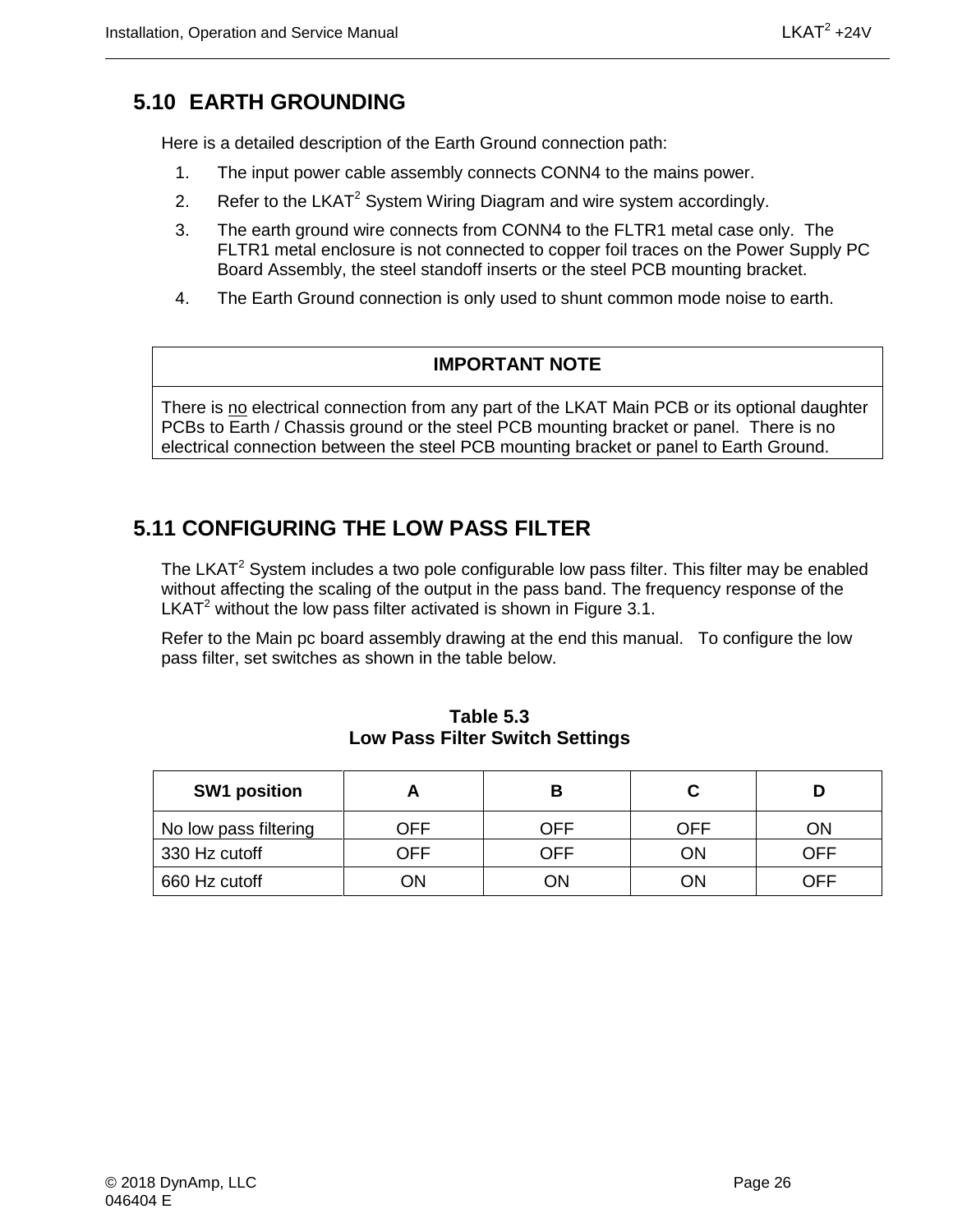## <span id="page-40-0"></span>**5.12 "FAILSAFE" / "NON-FAILSAFE" CONFIGURATION**

The LKAT<sup>2</sup> System relay outputs are failsafe as factory configured. When the system is energized, all relay coils are energized and all contacts change state; that is, open contacts close and closed contacts open. During any alarm condition, relay coils de-energize, which changes the state of the relay contacts.

In the failsafe configuration, loss of input power to the  $LKAT<sup>2</sup>$  Metering Unit de-energizes the alarm relay coils. This causes the relay contacts to change state and indicate an alarm condition.

For some applications, the user requires that Trip1 to be "non-failsafe". That is, the system should not produce an alarm when there is loss of input power. Alarm conditions other than loss of input power must continue to result in an alarm. Trip1 relay contacts can be configured for Non-Failsafe operation. AD relay contacts are failsafe only. Trip2 and Trip3 relay contacts (present on optional PE PCB assembly) are failsafe only.

Table 5.4 shows the status of the  $LKAT^2$  alarm relay contacts. The alarm relay contact condition is shown as it exists at the customer connections to the metering unit.

<span id="page-40-1"></span>To convert the LKAT<sup>2</sup> System Trip1 to non-failsafe operation requires modification of the Main pc board assembly, and modification of an internal wiring harness. Contact factory. Refer to the Main pc board assembly drawing at the end of this manual.

| <b>Non-Failsafe Metering Unit Configuration</b> |                    |                     |                    |                                            |  |  |  |
|-------------------------------------------------|--------------------|---------------------|--------------------|--------------------------------------------|--|--|--|
| Alarm<br>Name                                   | <b>Contact Set</b> | <b>POWER</b><br>OFF | POWER ON<br>NORMAL | POWER ON<br><b>ALARM</b><br><b>TRIPPED</b> |  |  |  |
| Trip2                                           | P9-6 to P9-8       | Closed              | Open               | Closed                                     |  |  |  |
|                                                 | P9-6 to P9-7       | Open                | Closed             | Open                                       |  |  |  |
| Trip3                                           | P9-3 to P9-5       | Closed              | Open               | Closed                                     |  |  |  |
|                                                 | P9-3 to P9-4       | Open                | Closed             | Open                                       |  |  |  |
| Trip1                                           | P3-6 to P3-8       | <b>Open</b>         | Open               | Closed                                     |  |  |  |
|                                                 | P3-6 to P3-7       | <b>Closed</b>       | Closed             | Open                                       |  |  |  |
| <b>AD</b>                                       | P3-3 to P3-5       | Closed              | Open               | Closed                                     |  |  |  |
|                                                 | P3-3 to P3-4       | Open                | Closed             | Open                                       |  |  |  |

### **Table 5.4 LKAT2 Alarm Relay Status**

(As found at Customer Connection to Metering Unit)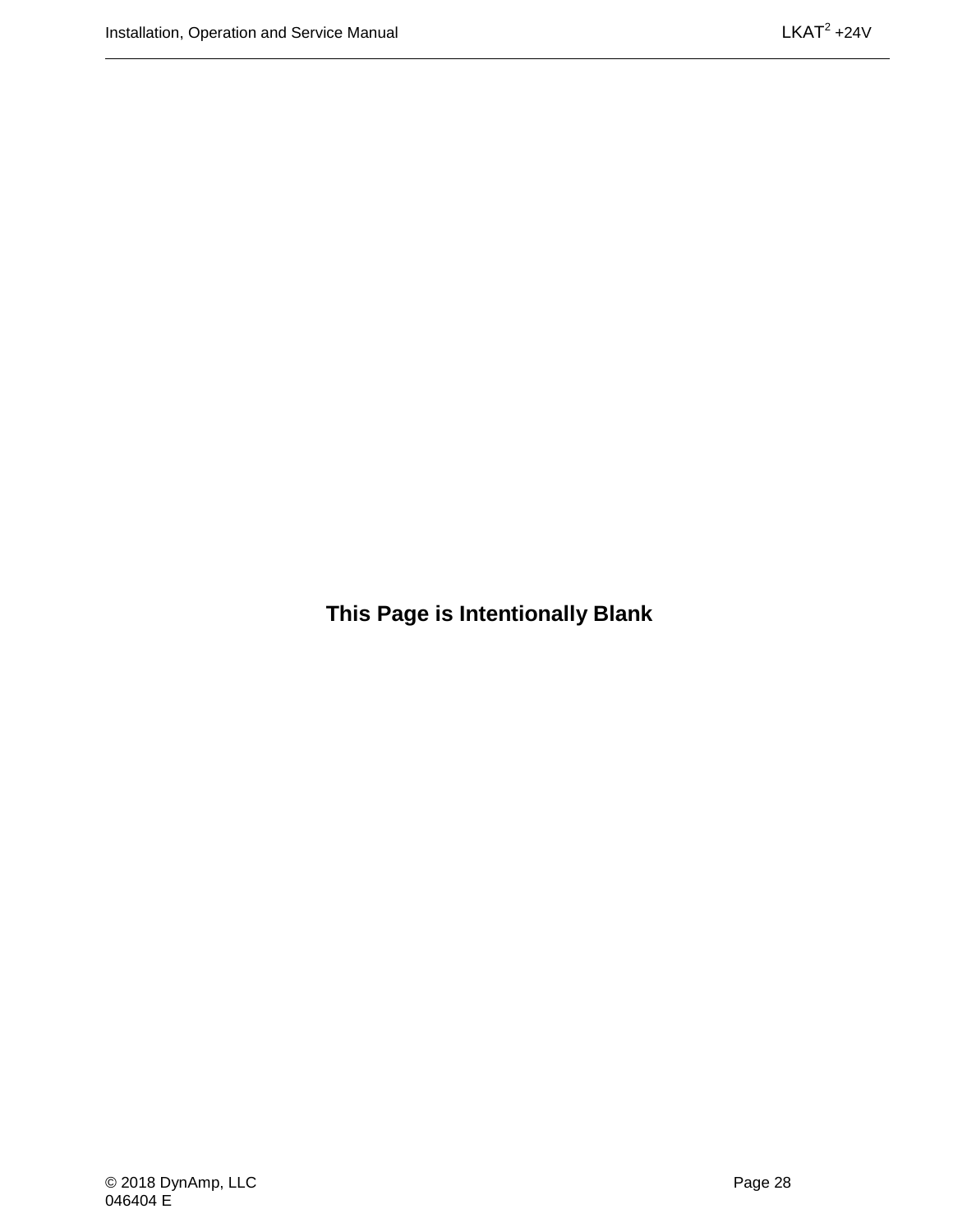## <span id="page-42-0"></span>**6. MAINTENANCE & SPARE PARTS**

## <span id="page-42-1"></span>**6.1 PERIODIC MAINTENANCE**

As is true with any electronic system, proper maintenance will tend to prolong the service life. DynAmp, LLC recommends the following program be performed at the recommended interval to prevent or detect damage to the  $LKAT<sup>2</sup>$  System and to ensure reliable performance. Always use appropriate measures to correct any problems found. Following the suggested maintenance schedule may assist in early diagnosis of problem(s) to minimize repairs and down time.

#### **IMPORTANT NOTE:**

If Main pc board LED (AD Status LED) is illuminated RED and / or the status relay coil de-energizes, a fault condition may exist in the  $LKAT<sup>2</sup>$  electronics. When this occurs, the system may require immediate attention. Refer to "Troubleshooting an Accuracy Diagnostics Fault Indication", in the "Theory of Operation" section of this manual.

## <span id="page-42-2"></span>**6.2 ANNUAL MAINTENANCE**

Refer to the "Calibration" section of this manual for calibration intervals.

If possible, perform the steps described in section titled "System Checkout" in the "Installation" section of this manual at least once per year to verify performance of the  $LKAT<sup>2</sup>$  System. This may help to prevent or detect damage to the system and to ensure reliable performance. Use appropriate measures to correct any problems found. If  $LKAT<sup>2</sup>$  System equipment is exposed to extreme temperatures, DynAmp, LLC recommends these steps be performed during the hottest time of the year.

In addition, the following steps should be performed once each year as part of annual maintenance:

- 1. Visually inspect Measuring Head and interconnection cable for evidence of severe overheating, cracks, separation of bonded surfaces, or excessive corrosion. Record any suspect conditions.
- 2. Inspect the Measuring Head mounting screws and adjust as needed.
- 3. Visually inspect Metering Unit for evidence of severe overheating, corrosion, or condensation. Record any suspect conditions and take appropriate action.
- 4. Clean as necessary; remove any oil or grease with a mild detergent. Do not use abrasives or strong chemical solvents as they may damage the cables or erase the silkscreen markings from the Metering Unit.
- 5. Disconnect power to the system before servicing.

#### **CAUTION**

To avoid the risk of shock and electrocution, always disconnect all cable assemblies before performing any cleaning on the Metering Unit.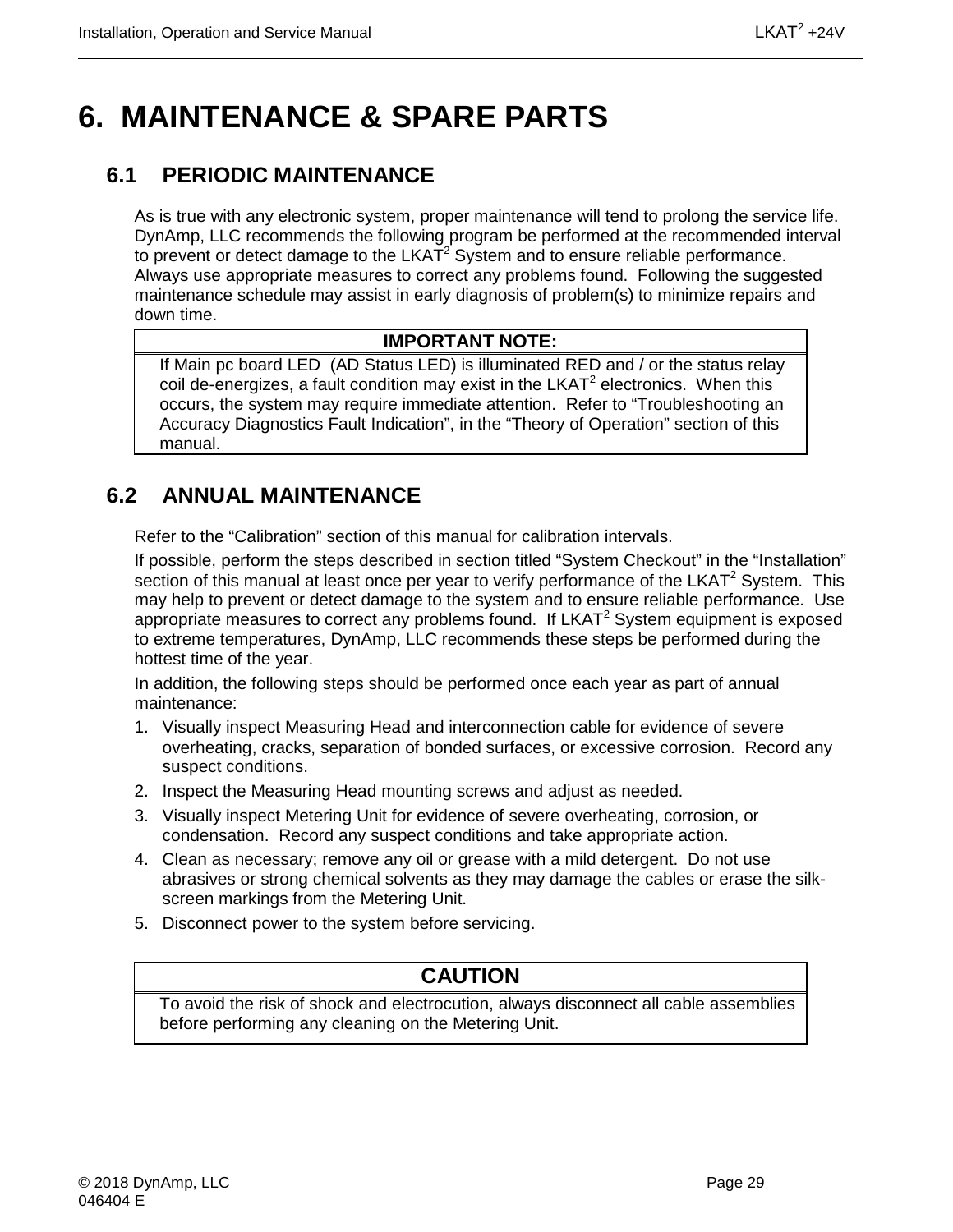## <span id="page-43-0"></span>**6.3 SPARE PARTS**

The following table lists the minimum recommended quantities for spare parts for the  $LKAT<sup>2</sup>$ System. As spares are used, replacements should be ordered. Since continuous operation of high-current measurement systems is often critical, stocking spare parts should be given high priority.

Some cable assemblies for the LKAT $2$  System include circular connectors. Others use solder cup connectors assembled with adhesive-lined shrink tubing covering the connector shell. If connector(s) are severed from the associated cable assembly, field installable replacement connectors may be purchased. These connectors may also be installed after routing head interconnection cables in conduit. Over-molded replacement cable assemblies may be purchased for the power input and output cables. Head cable connector(s) must be replaced by field installable type(s), or with a new head. Refer to Spare Parts List Table 6.1

The LKAT<sup>2</sup> System Measuring Heads require special repair procedures and materials. However, the heads are very reliable and should require little or no repair over its service life. Please refer to the nearest authorized DynAmp, LLC service center for information on repairs.

<span id="page-43-1"></span>

| <b>ODAIC FAILS LISL</b>                            |                 |                                       |  |  |  |  |
|----------------------------------------------------|-----------------|---------------------------------------|--|--|--|--|
| <b>DESCRIPTION</b>                                 | <b>ITEM NO.</b> | <b>RECOMMENDED</b><br><b>QUANTITY</b> |  |  |  |  |
| Angle, LKAT <sup>2</sup> Mounting 100mm            | 46039           | 8 (each)                              |  |  |  |  |
| Screw, LKAT <sup>2</sup> mounting SHCS 1/4-20 X 3" | 46028           | $2$ (each)                            |  |  |  |  |

|                         | Table 6.1 |  |
|-------------------------|-----------|--|
| <b>Spare Parts List</b> |           |  |

| <b>Spare System</b><br><b>Complete System</b><br>(Head & Metering Unit calibrated as system) | $\star$ | TBD |
|----------------------------------------------------------------------------------------------|---------|-----|
| <b>Metering Unit</b>                                                                         | $***$   | TRD |
| <b>Measuring Head</b>                                                                        | $***$   | TBD |

\* Item number same as original system<br>\*\* Contact DynAmp LLC

Contact DynAmp, LLC

.